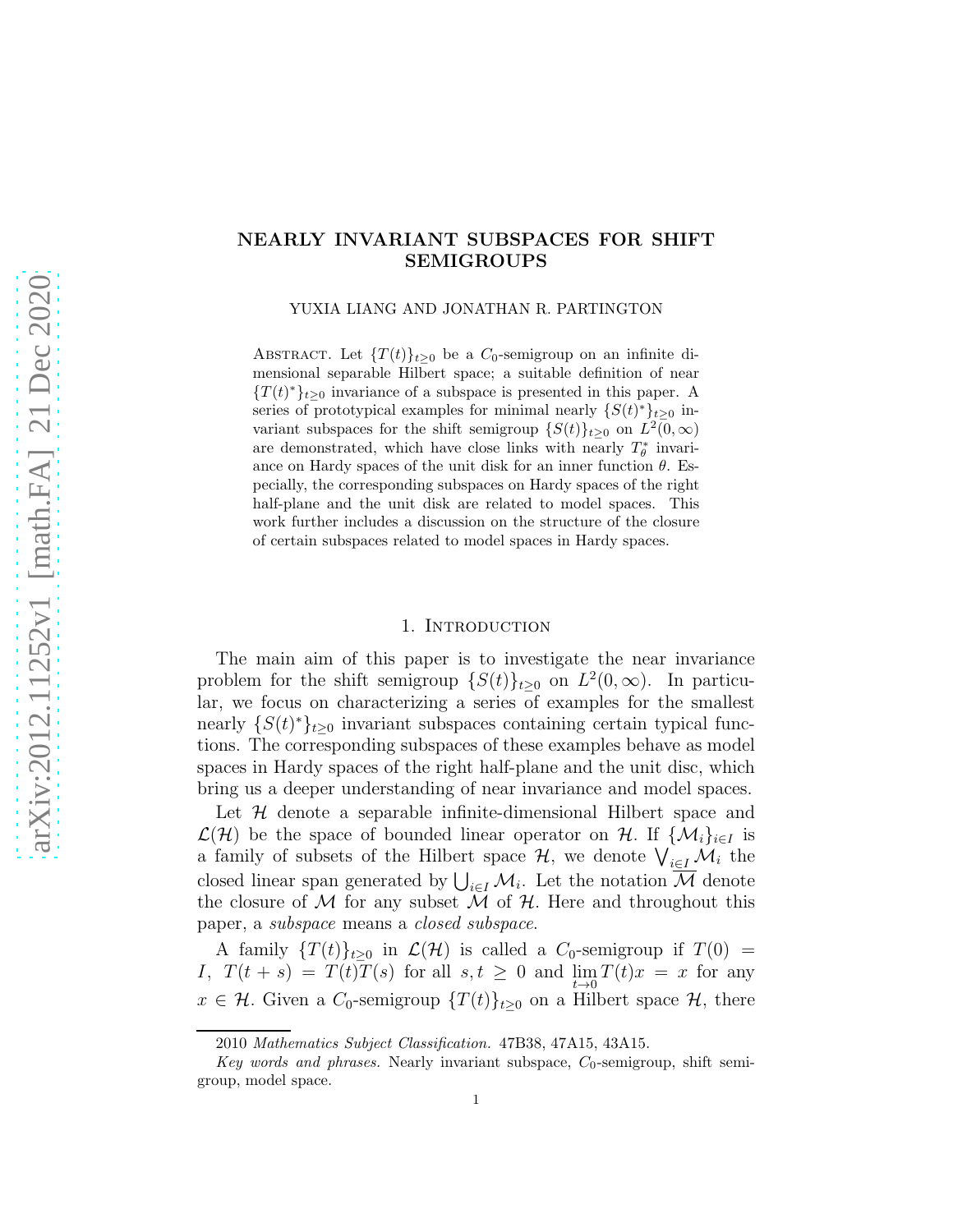exists a closed and densely defined linear operator A that determines the semigroup uniquely, called the generator of  $\{T(t)\}_{t\geq0}$ , defined as

$$
Ax := \lim_{t \to 0^+} \frac{T(t)x - x}{t},
$$

where the domain  $D(A)$  of A consists of all  $x \in \mathcal{H}$  for which this limit exists. If 1 is in the set  $\rho(A) := \{ \lambda \in \mathbb{C}, A - \lambda I : D(A) \subset \mathcal{H} \to$  $\mathcal H$  is bijective}, then  $(A - I)^{-1}$  is a bounded operator on  $\mathcal H$  by the closed graph theorem, and the Cayley transform of A defined by

$$
T := (A + I)(A - I)^{-1}
$$

is a bounded operator on  $\mathcal{H}$ , since  $T - I = 2(A - I)^{-1}$ . The operator T is the cogenerator and determines the semigroup uniquely, since the generator A does.

Let  $T \in \mathcal{L}(\mathcal{H})$  be a left invertible isometric operator with finite multiplicity on H. We recall that a subspace  $\mathcal{M} \subset \mathcal{H}$  is nearly  $T^{-1}$ invariant if whenever  $g \in \mathcal{H}$  and  $T g \in \mathcal{M}$ , then  $g \in \mathcal{M}$ . In [\[7\]](#page-18-0) we have shown that the nearly  $T^{-1}$  invariant subspaces can be represented in terms of invariant subspaces under the backward shift. Especially, our result implies a characterization for the nearly  $T^*_{\theta}$  invariant subspaces in  $H^2(\mathbb{D})$  when  $\theta$  is a finite Blaschke product. Here  $H^2(\mathbb{D})$  is the Hardy space defined on the unit disc with the form

$$
H^{2}(\mathbb{D}) = \{ f : \mathbb{D} \to \mathbb{C} \text{ analytic}, f(z) = \sum_{k=0}^{\infty} a_{k} z^{k}, ||f||^{2} = \sum_{k=0}^{\infty} |a_{k}|^{2} < \infty \}.
$$

However, there is no such simple description for the nearly  $T^*_{\theta}$  invariant subspaces in  $H^2(\mathbb{D})$  for an infinite Blaschke product  $\theta$ . In this paper, we will explore some related investigations in this direction. Before proceeding, we recall some preliminaries appearing in many books, including [\[12,](#page-19-0) [13\]](#page-19-1) for a detailed discussion. For an infinite Blaschke product  $\theta$ , the Toeplitz operator  $T^*_{\theta}: H^2(\mathbb{D}) \to H^2(\mathbb{D})$  is universal (see, e.g. [\[6\]](#page-18-1)) and it is similar to the backward shift  $S(1)$ <sup>\*</sup> on  $L^2(0,\infty)$ , given by  $S(1)^* f(t) = f(t+1)$ . In general, the shift semigroup  $S(t) : L^2(0, \infty) \to L^2(0, \infty)$  with  $t \ge 0$  is defined by

<span id="page-1-0"></span>
$$
(S(t)f)(\zeta) = \begin{cases} 0, & \zeta \le t, \\ f(\zeta - t), & \zeta > t. \end{cases}
$$
 (1.1)

It is obvious that  $S(1)^*$  is an element of the adjoint semigroup  $\{S(t)^*\}_{t\geq 0}$ given as  $(S(t)^* f)(\zeta) = f(\zeta + t)$ .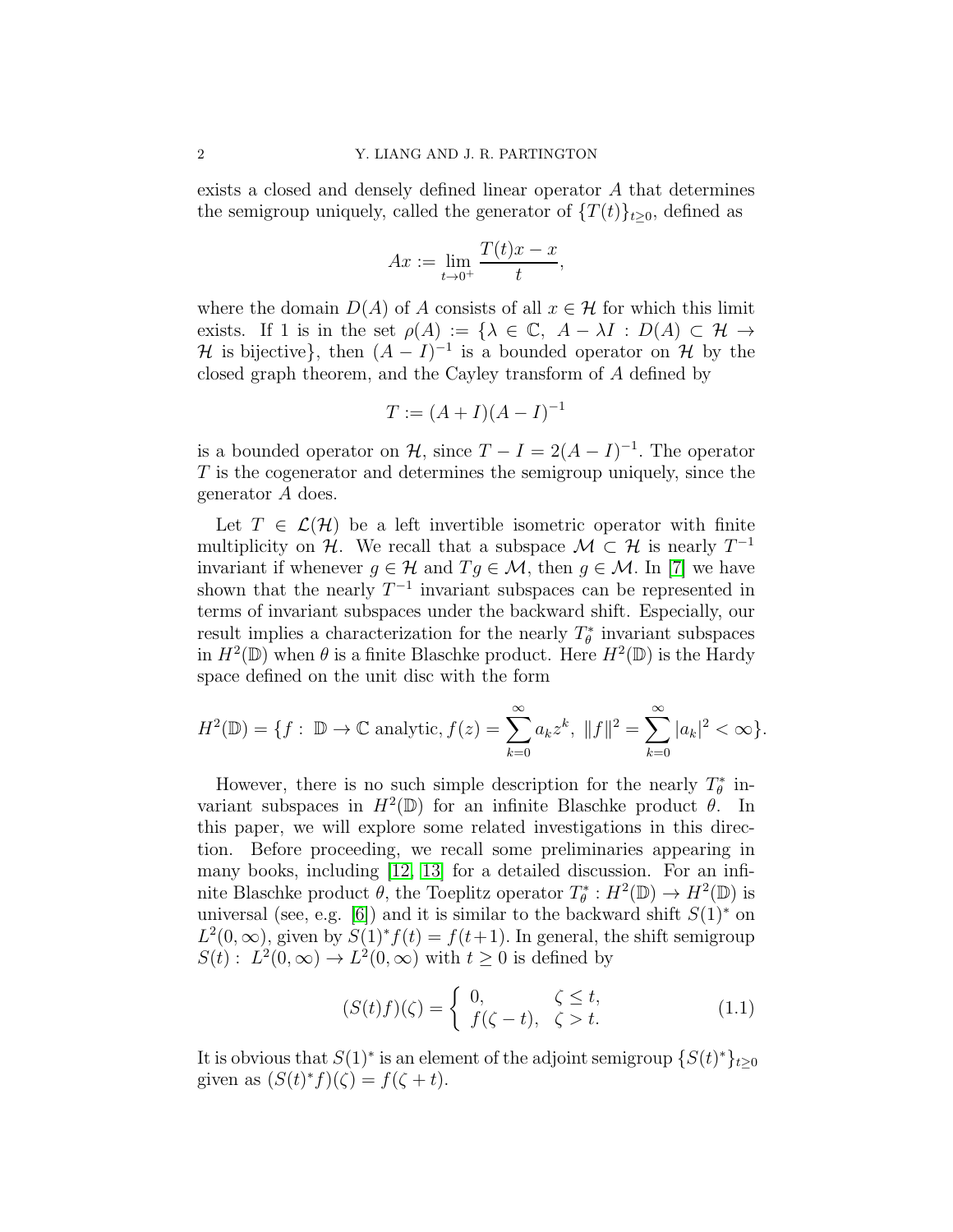We recall  $H^2(\mathbb{C}_+)$  defined on the right half-plane  $\mathbb{C}_+ = \{s = x +$ iy,  $x > 0$ } contains all analytic functions  $f: \mathbb{C}_+ \to \mathbb{C}$  such that

$$
||f||_{H^{2}(\mathbb{C}_{+})}^{2} = \sup_{x>0} \int_{-\infty}^{\infty} |f(x+iy)|^{2} dy < \infty.
$$

The 2-sided Laplace transform of  $f \in L^1(\mathbb{R}) \cap L^2(\mathbb{R})$  is given as

<span id="page-2-1"></span>
$$
(\mathcal{L}f)(s) = \int_{-\infty}^{\infty} e^{-st} f(t) dt.
$$
 (1.2)

Theorem 1.1. (Paley-Wiener) The Laplace transform gives a linear isomorphism from  $L^2(0,\infty)$  onto  $H^2(\mathbb{C}_+)$ , such that

$$
\|\mathcal{L}(f)\|_{H^2(\mathbb{C}_+)} = \sqrt{2\pi} \|f\|_{L^2(0,\infty)} \quad \text{for } f \in L^2(0,\infty),
$$

It follows that  $S(1)$ <sup>\*</sup> is unitarily equivalent to the adjoint of the multiplication operator  $M_{e^{-s}}$  on the Hardy space  $H^2(\mathbb{C}_+)$ . Regarding the Hardy spaces  $H^2(\mathbb{D})$  and  $H^2(\mathbb{C}_+)$ , there exists an isometric isomorphism  $V: H^2(\mathbb{D}) \to H^2(\mathbb{C}_+)$  given as

<span id="page-2-2"></span>
$$
(Vf)(s) = \frac{1}{\sqrt{\pi}(1+s)} f(M(s)),
$$
\n(1.3)

where  $M: s \to \frac{1-s}{1+s}$  is a self-inverse bijection from  $\mathbb{C}_+$  to  $\mathbb{D}$ .

Meanwhile, the inverse map  $V^{-1}: H^2(\mathbb{C}_+) \to H^2(\mathbb{D})$  is defined by

<span id="page-2-0"></span>
$$
(V^{-1}g)(z) = \frac{2\sqrt{\pi}}{1+z}g(M(z)).
$$
\n(1.4)

Of great importance in operator-related function theory are the shift operators, ubiquitous in applications. It is well known that the inner functions arose from the representation of shift invariant subspaces in  $H^2(\mathbb{D})$ . Specifically, we say u is an inner function if it is a bounded analytic function on  $\mathbb D$  such that  $|u(\zeta)| = 1$  for almost every  $\zeta \in \mathbb T$ . The celebrated theorem of Beurling says that the nontrivial invariant subspaces of  $H^2(\mathbb{D})$  for the forward shift operator  $Sf(z) = zf(z)$  are precisely  $uH^2(\mathbb{D})$  with u is an inner function. At the same time, the model space denoted by  $K_u := (uH^2(\mathbb{D}))^{\perp} = H^2(\mathbb{D}) \oplus uH^2(\mathbb{D})$  is an invariant subspace of the backward shift operator  $S^*f(z) = (f(z) - \frac{1}{z(z)})$  $f(0)/z$ ; for a more detailed exposition on inner functions and model spaces see, e.g. [\[5,](#page-18-2) [9\]](#page-18-3).

Research on invariant subspaces leads to the concept of near invariance. The study of nearly invariant subspaces for the backward shift in  $H^2(\mathbb{D})$  was first explored by Hayashi [\[10\]](#page-18-4), Hitt [\[11\]](#page-18-5), and then Sarason [\[14,](#page-19-2) [15\]](#page-19-3) in relation with kernels of Toeplitz operators. Afterwards, Câmara and Partington continue the systematic investigations on near invariance and Toeplitz kernels (see, e.g.  $[1, 2]$  $[1, 2]$ ). In particular, Hitt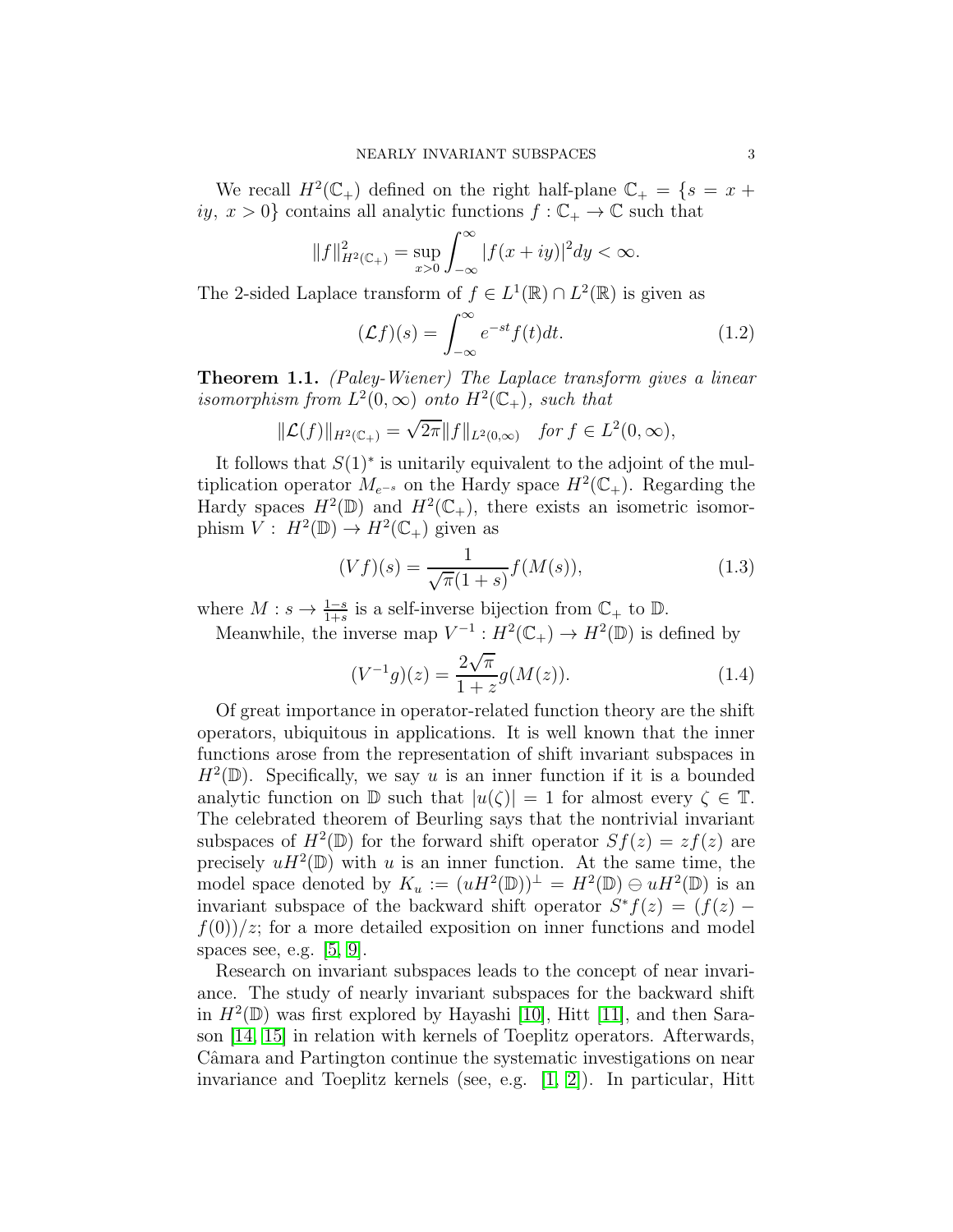proved the following most widely known characterization of nearly  $S^*$ invariant subspaces in  $H^2(\mathbb{D})$ .

**Theorem 1.2.** [\[11,](#page-18-5) Proposition 3] The nearly  $S^*$  invariant subspaces have the form  $M = uK$ , with  $u \in M$  of unit norm,  $u(0) > 0$ , and u orthogonal to all elements of M vanishing at the origin,  $K$  is an  $S^*$ invariant subspace, and the operator of multiplication by u is isometric from K into  $\overline{H}^2(\mathbb{D})$ .

As a nontrivial extension of our recent work in [\[7\]](#page-18-0), we study the nearly invariant subspaces for the shift semigroup on  $L^2(0, \infty)$ , which is related to nearly  $T^*_{\theta}$  invariance on  $H^2(\mathbb{D})$  for an infinite Blaschke product  $\theta$ . To the best of our knowledge, there have been no such investigations, even though there is a long history on invariant subspaces for a  $C_0$ -semigroup, which are defined as below.

<span id="page-3-0"></span>**Definition 1.3.** Given a  $C_0$ -semigroup  $\{T(t)\}_{t\geq0}$  in  $\mathcal{L}(\mathcal{H})$ , a subspace  $\mathcal{M} \subseteq \mathcal{H}$  is said to be  $\{T(t)\}_{t\geq 0}$  invariant if  $T(t)\mathcal{M} \subset \mathcal{M}$  for all  $t \geq 0$ .

Based on Definition [1.3](#page-3-0) it might be natural to call  $\mathcal N$  a nearly  ${T(t)}_{t\geq0}$  invariant subspace if whenever  $T(t)x \in \mathcal{N}$  for all  $t > 0$ , then  $x \in \mathcal{N}$ . However all closed subspaces have this property since  $x = \lim_{n \to \infty} T(t_n)x$  for any sequence  $(t_n)$  tending to 0, and so this definition is not useful. We provide a more suitable definition as follows.

<span id="page-3-1"></span>**Definition 1.4.** Let  $\{T(t)\}_{t>0}$  be a  $C_0$ -semigroup in  $\mathcal{L}(\mathcal{H})$  and  $\mathcal{N} \subseteq \mathcal{H}$ be a subspace. If for every  $x \in \mathcal{H}$  whenever  $T(t)x \in \mathcal{N}$  for some  $t > 0$ , then  $x \in \mathcal{N}$ , we call  $\mathcal N$  a nearly  $\{T(t)^*\}_{t\geq 0}$  invariant subspace.

We say N is a trivial nearly  $\{T(t)^*\}_{t\geq 0}$  invariant subspace if no element in  $N$  satisfies the above condition in Definition [1.4.](#page-3-1) And then we study the starting question below.

Question 1. What is the structure of nontrivial nearly  $\{S(t)^*\}_{t\geq 0}$ invariant subspaces of the shift semigroup  $\{S(t)\}_{t\geq 0}$  on  $L^2(0,\infty)$  given in  $(1.1)$ ?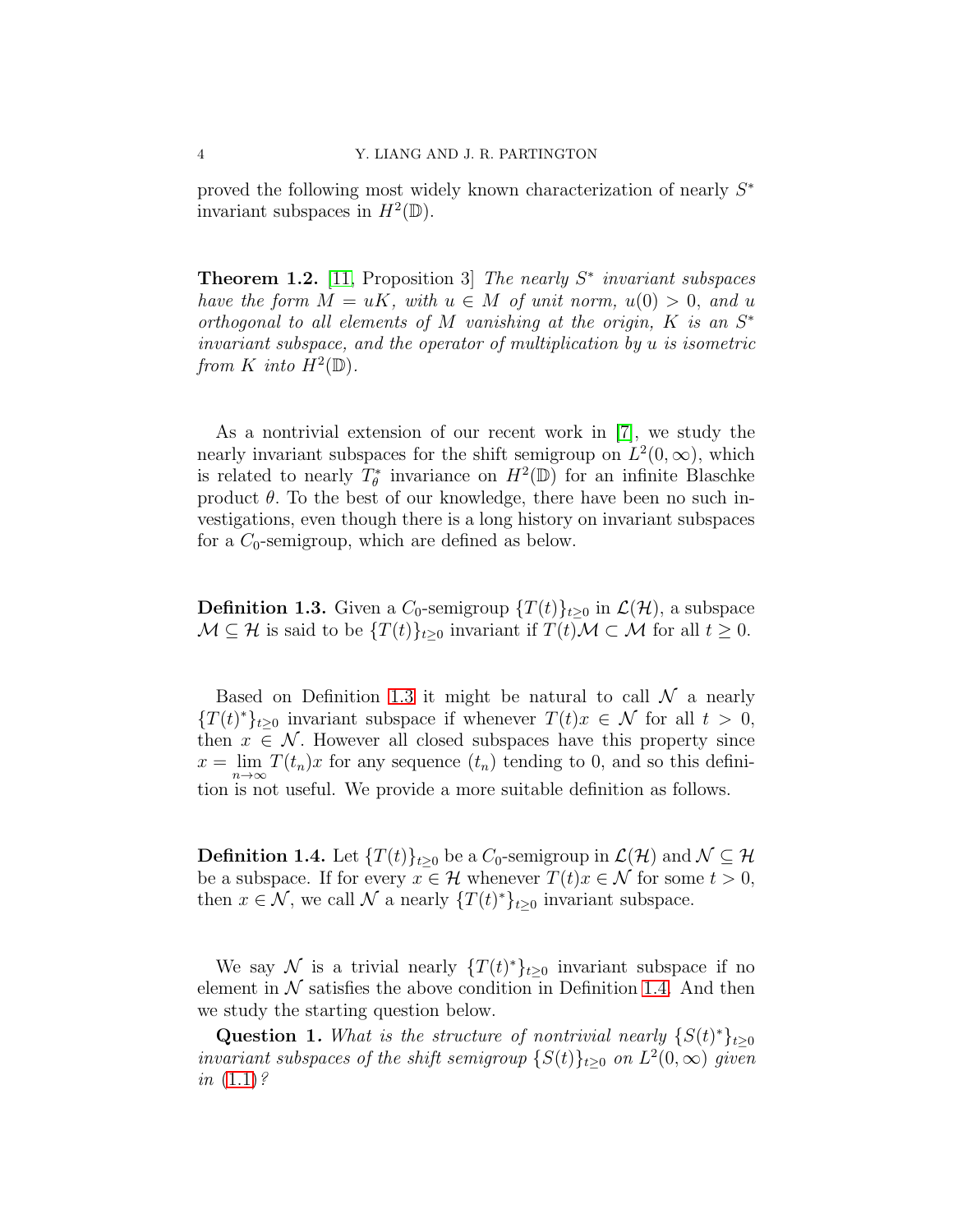For the shift semigroup  $\{S(t)\}_{t\geq 0}$  on  $L^2(0,\infty)$ , the maps in [\(1.4\)](#page-2-0) and [\(1.2\)](#page-2-1) imply the following commutative diagrams.

$$
L^{2}(0, \infty) \xrightarrow{S(t)} L^{2}(0, \infty)
$$
  

$$
\downarrow \mathcal{L} \qquad \qquad \downarrow \mathcal{L}
$$
  

$$
H^{2}(\mathbb{C}_{+}) \xrightarrow{M(t)} H^{2}(\mathbb{C}_{+})
$$
  

$$
\downarrow V^{-1} \qquad \qquad \downarrow V^{-1}
$$
  

$$
H^{2}(\mathbb{D}) \xrightarrow{T(t)} H^{2}(\mathbb{D}).
$$

Here the multiplication semigroup  $\{M(t)\}_{t\geq 0}$  on  $H^2(\mathbb{C}_+)$  is defined by

$$
(M(t)g)(s) = e^{-st}g(s), \ s \in \mathbb{C}_+,
$$

and  $(M(t)^*g)(s) = P_{H^2(\mathbb{C}_+)}e^{st}g(s)$ . Moreover,  $\{T(t)\}_{t\geq 0}$  on  $H^2(\mathbb{D})$  is given as

$$
(T(t)h)(z) = \phi^t(z)h(z), \ z \in \mathbb{D},
$$

and  $(T(t)^*h)(z) = P_{H^2(\mathbb{D})}\phi^{-t}(z)h(z), z \in \mathbb{D}$ , with  $\phi^t(z) := \exp(-t\frac{1-z}{1+z})$  $\frac{1-z}{1+z}\big),$ the power of a standard atomic inner function.

Remark 1.5. Since every Toeplitz kernel in  $H^2(\mathbb{C}_+)$  or  $H^2(\mathbb{D})$  is nearly invariant under dividing by an inner function, so it is also nearly  ${M(t)}^*_{t\geq 0}$  or  ${T(t)}^*_{t\geq 0}$  invariant in  $H^2(\mathbb{C}_+)$  or  $H^2(\mathbb{D})$ , respectively.

It is known that the cogenerator of a  $C_0$ -semigroup plays an important role in invariant subspaces, and the following theorem holds.

<span id="page-4-0"></span>**Theorem 1.6.** [\[8,](#page-18-8) Theorem 10-9] Let  $\{T(t)\}_{t\geq0}$  be a contractive semigroup and  $T$  its infinitesimal cogenerator. A subspace  $\mathcal M$  is invariant under  $\{T(t)\}_{t>0}$  if and only if it is invariant under T.

Remark 1.7. However, the parallel conclusion in Theorem [1.6](#page-4-0) does not hold for near invariance of a  $C_0$ -semigroup. For example, for  ${M(t) = e^{-st}}_{t \geq 0}$  on  $H^2(\mathbb{C}_+), T := (A+I)(A-I)^{-1}$  is the cogenerator of  ${M(t)}_{t>0}$  with  $Af := M_{-s}f$ . Not every nearly invariant subspace in the usual sense (division by  $(1-s)/(1+s)$ ) is nearly  $\{M(t)^*\}_{t\geq 0}$ invariant, for example  $e^{-s}H^2(\mathbb{C}_+)$ . Likewise  $((1-s)/(1+s))H^2(\mathbb{C}_+)$ is nearly  $\{M(t)^*\}_{t\geq 0}$  invariant, but not nearly  $T^*$  invariant.

Hence it is meaningful to construct nontrivial examples of near invariance for the above well-known  $C_0$ -semigroups. The article is organized as follows. In Section 2, we explore a prototypical example of a smallest (cyclic) nearly  $\{S(t)^*\}_{t\geq 0}$  invariant subspace in  $L^2(0,\infty)$  and deduce the corresponding results for multiplication  $C_0$ -semigroups on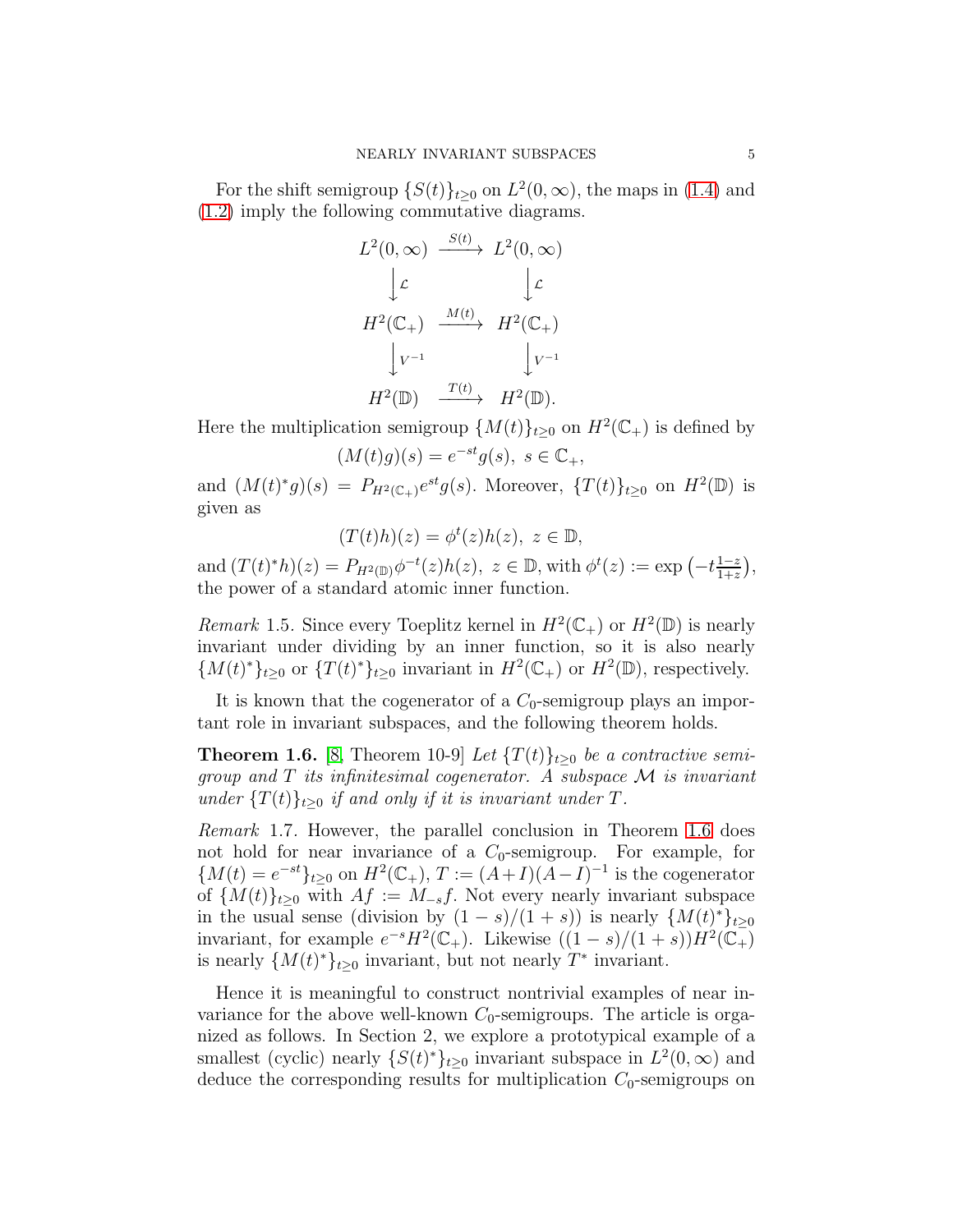Hardy spaces. The second nontrivial example is also examined in Section 3, and this leads onto a series of general examples presented using the Hardy space model. Especially, our results reveal that a wide class of nearly  $S^*$  invariant subspaces in Hardy space  $H^2(\mathbb{D})$  are of finite codimension in model spaces. The relevant characterizations in Hardy space  $H^2(\mathbb{C}_+)$  are also addressed.

In next two sections,  $\mathcal{N} \subseteq L^2(0, \infty)$  is always supposed to be a nearly  ${S(t)}_{t\geq0}$  invariant subspace, and we denote the smallest (cyclic) nearly  ${S(t)}^*t_{t\geq 0}$  invariant subspace in N containing some nonzero vector f by  $|f|_s$ . There follow two possibilities.

(i) There is no function  $f \in \mathcal{N}$ , apart from the zero function, for which there exists some  $\delta > 0$  with  $f = 0$  almost everywhere on  $(0, \delta)$ . In this case,  $\mathcal N$  is a trivial nearly  $\{S(t)^*\}_{t\geq 0}$  invariant subspace and  $[f]_s = \mathbb{C} f$  for all  $f \in \mathcal{N}$ .

(ii) There are a  $\delta > 0$  and a function  $f \in \mathcal{N}$  that vanishes almost everywhere on  $(0, \delta)$  and not on  $(0, \delta + \epsilon)$  for any  $\epsilon > 0$ . Since  $S(\delta)S(\delta)^*f = f \in \mathcal{N}$ , the near  $\{S(t)^*\}_{t\geq 0}$  invariance implies  $g :=$  $S(\delta)^* f \in \mathcal{N}$ . Meanwhile, we have  $S(\lambda)g = S(\delta - \lambda)^* f \in \mathcal{N}$  for all  $0 \leq \lambda \leq \delta$ . So

$$
[f]_s = \bigvee \{ S(\lambda)g, \ 0 \le \lambda \le \delta \}.
$$

This is the key to our work and we have not previously encountered subspaces defined in this way.

We begin with the simplest example, and explore the smallest (cyclic) nontrivial nearly  $\{S(t)^*\}_{t\geq 0}$  invariant subspace in  $L^2(0, \infty)$  containing  $e_{\delta}(\zeta) := e^{-\zeta} \chi_{(\delta,\infty)}(\zeta)$  with  $\delta > 0$  such that  $e^{\delta} \mathcal{L}(e_{\delta})(s) = e^{-\delta s} (1+s)^{-1}$ . As an extension, we continue to take  $f_{\delta,n}(\zeta) := (\zeta - \delta)^n e_{\delta}(\zeta)/n!$  satisfying  $e^{\delta} \mathcal{L}(f_{\delta,n})(s) = e^{-\delta s} (1+s)^{-(n+1)}$  for integer  $n \geq 1$ , and formulate the Laplace transform of the smallest nearly  $\{S(t)^*\}_{t\geq 0}$  invariant subspaces containing  $f_{\delta,n}$  in Hardy spaces. This offers a large class of important cases for Question 1.

# 2. THE SMALLEST NEARLY  $\{S(t)^*\}_{t\geq 0}$  INVARIANT SUBSPACE CONTAINING  $e_{\delta}$  FOR  $\delta > 0$ .

In this section, we identify the smallest (cyclic) nearly  $\{S(t)^*\}_{t\geq 0}$ invariant subspace containing  $e_{\delta}(\zeta) := e^{-\zeta} \chi_{(\delta, \infty)}(\zeta)$  for some  $\delta > 0$  in  $L^2(0,\infty)$ . After that we express such subspaces as model spaces in Hardy spaces of the right half-plane and the unit disk.

For  $\delta > 0$ , let  $f(\zeta) = e_{\delta}(\zeta) \in \mathcal{N}$ . For any  $0 \leq \lambda \leq \delta$ ,

$$
(S(\delta - \lambda)^* e_{\delta})(\zeta) = e_{\delta}(\zeta + \delta - \lambda) = e^{-(\delta - \lambda)} e_{\lambda}(\zeta),
$$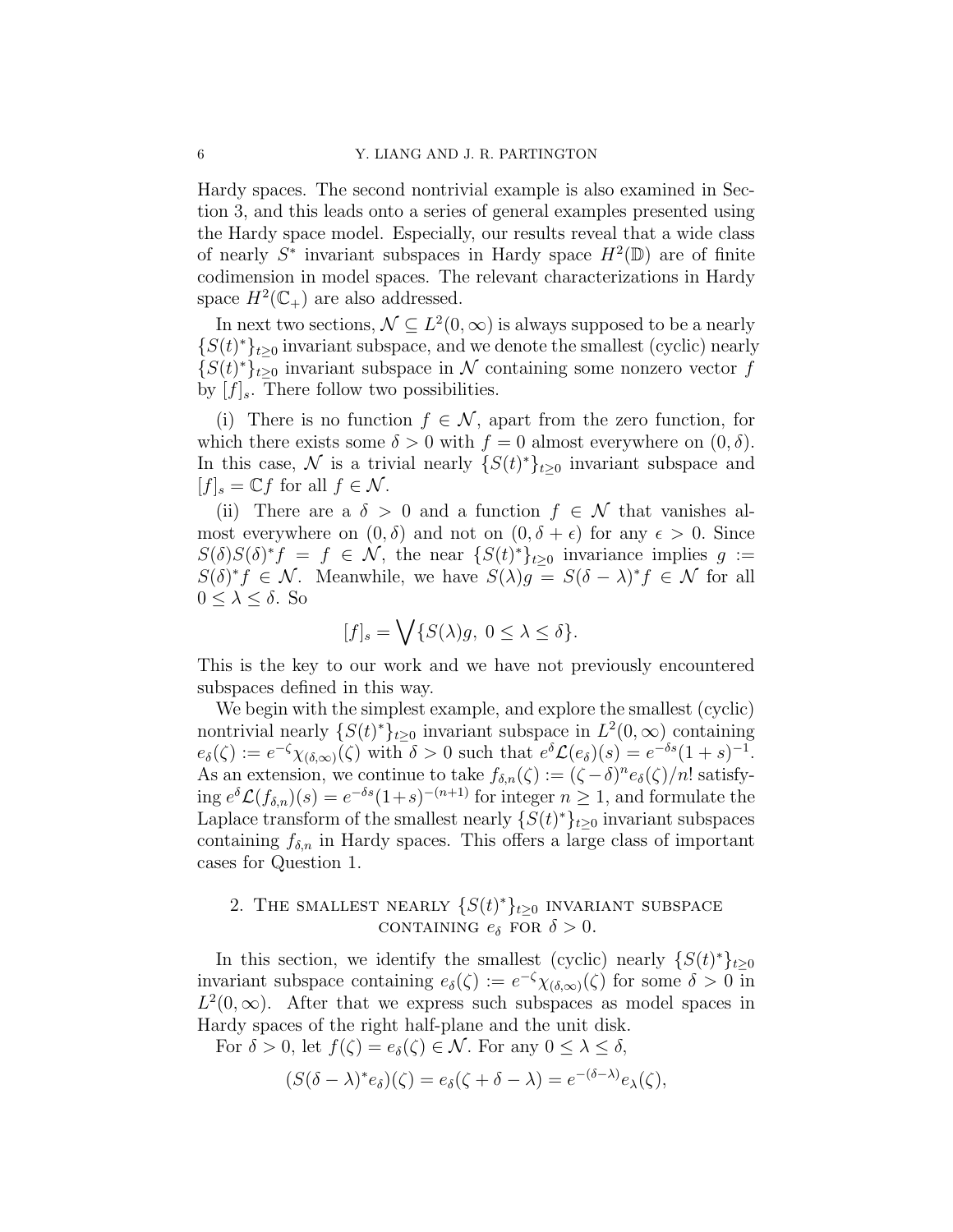and then it holds that

$$
[e_\delta]_s:=\bigvee\{e_\lambda,\;0\le\lambda\le\delta\}\subseteq\mathcal{N}.
$$

We formulate a proposition for the smallest (cyclic) nearly  $\{S(t)^*\}_{t\geq 0}$ invariant subspace  $[e_{\delta}]_s$  in  $L^2(0, \infty)$ .

<span id="page-6-3"></span>**Proposition 2.1.** In  $L^2(0,\infty)$ , the smallest nearly  $\{S(t)^*\}_{t\geq 0}$  invariant subspace containing  $e_{\delta}$  with some  $\delta > 0$  has the form

$$
[e_{\delta}]_s := \bigvee \{e_{\lambda}, \ 0 \leq \lambda \leq \delta\} = L^2(0, \delta) + \mathbb{C}e^{-\zeta}.
$$

*Proof.* To simplify the writing, we denote  $N := L^2(0, \delta) + \mathbb{C}e^{-\zeta}$ . Since  $e_{\lambda}(\zeta) = -e^{-\zeta}\chi_{(0,\lambda]} + e^{-\zeta} \in N$  for every  $0 \leq \lambda \leq \delta$ , so  $[e_{\delta}]_s \subseteq N$ .

Conversely, for  $0 \leq \lambda < \mu \leq \delta$  we have

$$
(e_{\lambda} - e_{\mu})(\zeta) = e^{-\zeta} \chi_{(\lambda,\mu]}(\zeta),
$$

and next we will show that the closed linear span of the  $e_{\lambda} - e_{\mu}$  is  $L^2(0,\delta)$ .

Taking a function  $f \in C[0,\delta]$ , we will approximate f arbitrarily closely in  $L^{\infty}(0, \delta)$  by combinations of  $e_{\lambda} - e_{\mu}$ . Since any function f can be written as  $u + iv$  with two real functions u and v, we may suppose without loss of generality that f is real and  $||f||_{L^{\infty}(0,\delta)} \leq 1$ . Given  $\epsilon > 0$ , we use uniform continuity of f to partition  $[0, \delta)$  into N intervals  $I_k = [(k-1)\delta/N, k\delta/N)$  of length  $\delta/N$  such that

$$
\sup_{I_k} f - \inf_{I_k} f < \frac{\epsilon}{2} \quad \text{for each } k = 1, \cdots, N.
$$

We also choose  $N$  large enough such that

<span id="page-6-0"></span>
$$
1 - e^{-\delta/N} < \frac{\epsilon}{2}.\tag{2.1}
$$

Then

<span id="page-6-1"></span>
$$
||f - \sum_{k=1}^{N} a_k \chi_{I_k}||_{L^{\infty}(0,\delta)} < \frac{\epsilon}{2} \tag{2.2}
$$

for some suitable  $a_k \in [-1, 1]$  and that

<span id="page-6-2"></span>
$$
|a_k - a_k e^{-t + (k-1)\delta/N}|
$$
  
\n
$$
\leq |a_k|(1 - e^{-\delta/N})
$$
  
\n
$$
\leq 1 - e^{-\delta/N} < \frac{\epsilon}{2} \quad \text{for } t \in I_k,
$$
 (2.3)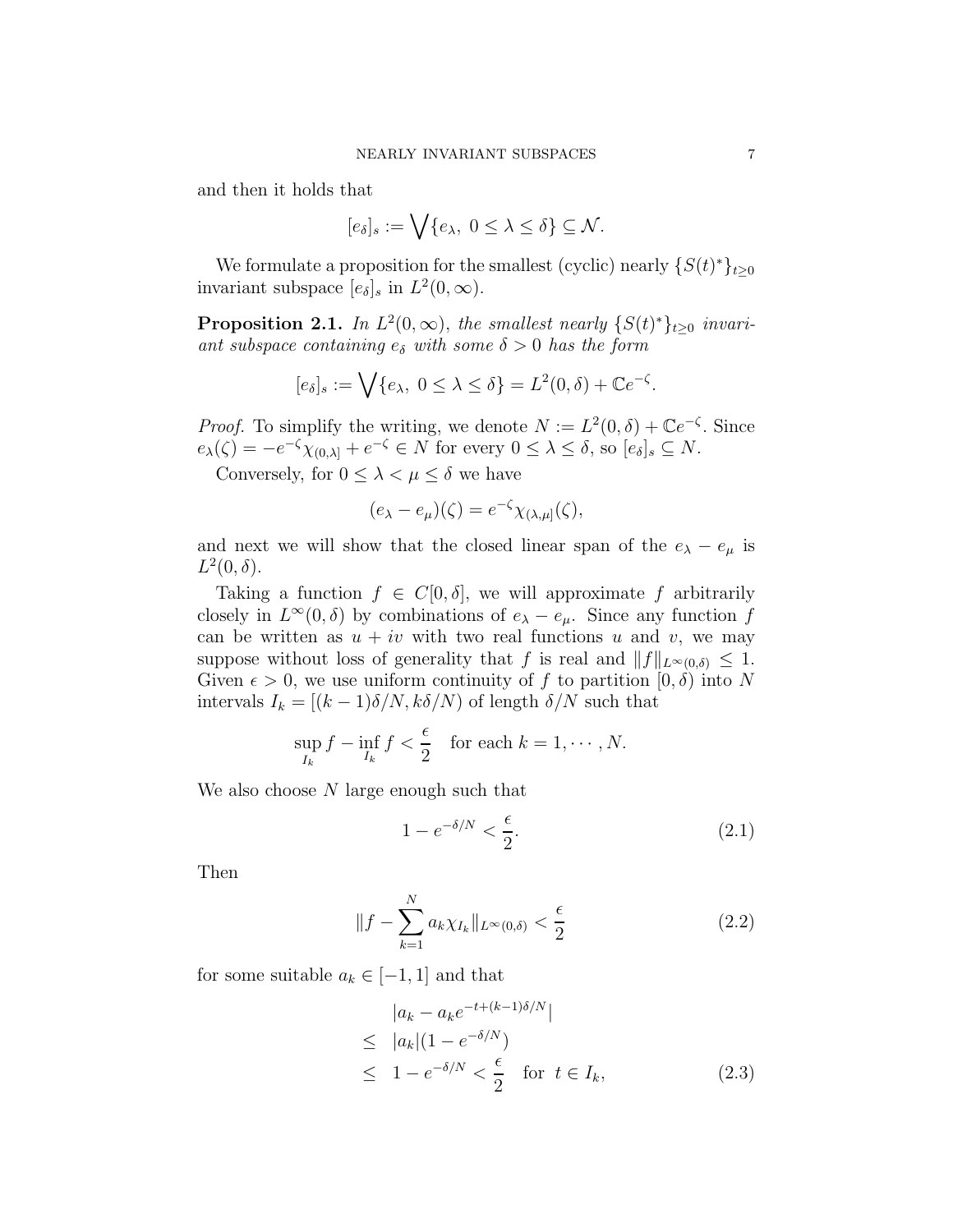due to  $-\delta/N < -t + (k-1)\delta/N \leq 0$  and [\(2.1\)](#page-6-0). Then [\(2.2\)](#page-6-1) together with  $(2.3)$  give

$$
\|f - \sum_{k=1}^{N} a_k e^{(k-1)\delta/N} (e_{(k-1)\delta/N} - e_{k\delta/N})\|_{L^{\infty}(0,\delta)}
$$
  
\n
$$
\leq \|f - \sum_{k=1}^{N} a_k \chi_{I_k}\|_{L^{\infty}(0,\delta)} + \|\sum_{k=1}^{N} a_k \chi_{I_k} - \sum_{k=1}^{N} a_k e^{-t + (k-1)\delta/N} \chi_{I_k}\|_{L^{\infty}(0,\delta)}
$$
  
\n
$$
\leq \frac{\epsilon}{2} + \max_{1 \leq k \leq N} |a_k - a_k e^{-t + (k-1)\delta/N}|
$$
  
\n
$$
\leq \frac{\epsilon}{2} + \frac{\epsilon}{2} = \epsilon.
$$

Since  $C[0, \delta]$  is dense in  $L^2(0, \delta)$  and  $||f||_{L^2(0, \delta)} \leq \sqrt{\delta}||f||_{L^{\infty}(0, \delta)}$ , the desired result follows.  $\hfill \square$ 

Using the transform  $\mathcal{L}: L^2(0, \infty) \to H^2(\mathbb{C}_+)$  in [\(1.2\)](#page-2-1), we have

<span id="page-7-4"></span>
$$
e^{\delta} \mathcal{L}(e_{\delta})(s) = e^{\delta} \int_{\delta}^{\infty} e^{-(s+1)t} dt = \frac{e^{-\delta s}}{1+s}.
$$
 (2.4)

Then the equation in Proposition [2.1](#page-6-3) is mapped by  $\mathcal L$  into

<span id="page-7-3"></span>
$$
\bigvee \{ \frac{e^{-\lambda s}}{1+s}, \ 0 \le \lambda \le \delta \} = K_{e^{-\delta s}} + \mathbb{C} \frac{1}{1+s}.
$$
 (2.5)

Using the map  $V^{-1}$ :  $H^2(\mathbb{C}_+) \to H^2(\mathbb{D})$  in [\(1.4\)](#page-2-0), it yields that

<span id="page-7-0"></span>
$$
V^{-1}: e^{-\delta s} \to \frac{2\sqrt{\pi}}{1+z} \phi^{\delta}(z)
$$
 and  $V^{-1}: \frac{1-s}{1+s} e^{-\delta s} \to \frac{2\sqrt{\pi}}{1+z} z \phi^{\delta}(z)$ . (2.6)

Since  $(1+z)^{-1}$  is an outer function in  $H^2(\mathbb{D})$ ,  $(2.6)$  further implies the corresponding model spaces from  $H^2(\mathbb{C}_+)$  to  $H^2(\mathbb{D})$ :

$$
K_{e^{-\delta s}} \to K_{\phi^{\delta}}
$$
 and  $K_{\frac{1-s}{1+s}e^{-\delta s}} \to K_{z\phi^{\delta}}$ .

Next we recall a lemma for model spaces from [\[9\]](#page-18-3).

<span id="page-7-1"></span>**Lemma 2.2.** [\[9,](#page-18-3) Corollary 5.9] If  $\theta_1$  and  $\theta_2$  are inner functions on  $\mathbb{D}$ , then

$$
K_{\theta_1} \bigvee K_{\theta_2} = K_{\operatorname{lcm}(\theta_1, \theta_2)}
$$

where  $\text{lcm}(\theta_1, \theta_2)$  is the least common multiple of  $\theta_1$  and  $\theta_2$ .

In Lemma [2.2,](#page-7-1) if one of the left-hand subspaces is finite-dimensional, then the closed linear span is same as the sum. So it yields that

<span id="page-7-2"></span>
$$
K_{z\phi^{\delta}} = K_z + K_{\phi^{\delta}} = \mathbb{C} + K_{\phi^{\delta}}.
$$
\n(2.7)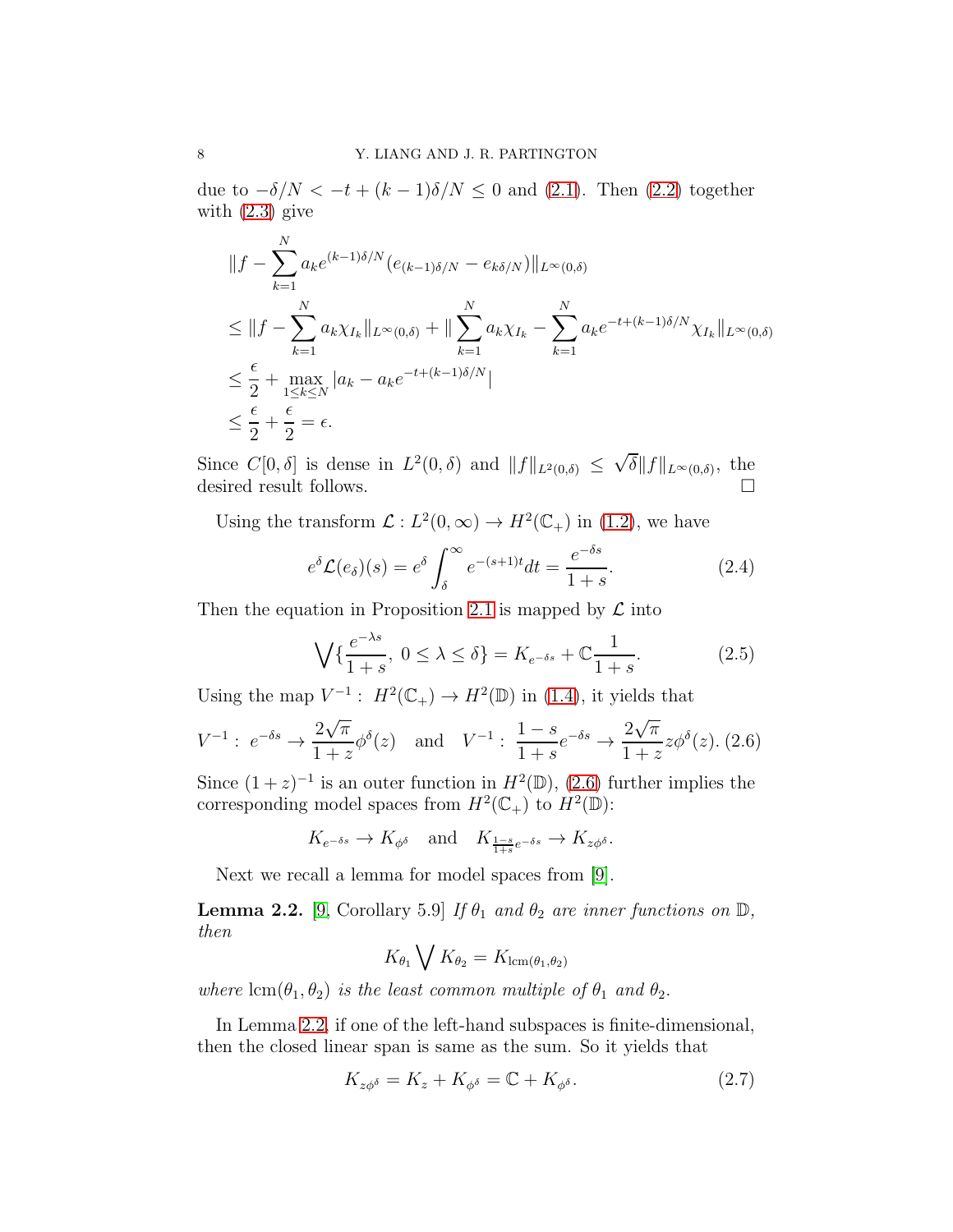Switching [\(2.7\)](#page-7-2) into  $H^2(\mathbb{C}_+)$  by the map [\(1.3\)](#page-2-2), we deduce

<span id="page-8-0"></span>
$$
K_{\frac{1-s}{1+s}e^{-\delta s}} = \mathbb{C}\frac{1}{1+s} + K_{e^{-\delta s}}.\tag{2.8}
$$

Based on [\(2.5\)](#page-7-3) and [\(2.8\)](#page-8-0), we obtain a corollary in  $H^2(\mathbb{C}_+)$ .

<span id="page-8-1"></span>**Corollary 2.3.** In  $H^2(\mathbb{C}_+)$ , the Laplace transform of  $[e_{\delta}]_s$  is

$$
\mathcal{L}([e_{\delta}]_s) = \bigvee \{ \frac{e^{-\lambda s}}{1+s}, \ 0 \leq \lambda \leq \delta \} = K_{e^{-\delta s}} + \mathbb{C} \frac{1}{1+s} = K_{\frac{1-s}{1+s}e^{-\delta s}},
$$

where  $K_{e^{-\delta s}}$  and  $K_{\frac{1-s}{1+s}e^{-\delta s}}$  are model spaces in  $H^2(\mathbb{C}_+).$ 

Transferring Corollary [2.3](#page-8-1) into  $H^2(\mathbb{D})$  by

$$
V^{-1}: \frac{e^{-\lambda s}}{1+s} \to \sqrt{\pi} \phi^{\lambda}(z),
$$

and using [\(2.7\)](#page-7-2), we deduce a corollary in  $H^2(\mathbb{D})$ .

<span id="page-8-2"></span>Corollary 2.4. In  $H^2(\mathbb{D})$ , it holds that

$$
V^{-1}(\mathcal{L}([e_{\delta}]_s)) = \bigvee \{ \phi^{\lambda}, \ 0 \leq \lambda \leq \delta \} = K_{z\phi^{\delta}}.
$$

The following corollary further shows that the closed linear span of the powers of the singular inner function  $\exp((z-1)/(z+1))$  is  $\overline{H}^2(\mathbb{D})$ .

Corollary 2.5. In  $H^2(\mathbb{D})$ , it holds that

<span id="page-8-4"></span>
$$
\bigvee \{ \phi^{\lambda}, \ 0 \le \lambda < \infty \} = H^2(\mathbb{D}).\tag{2.9}
$$

*Proof.* Denote  $A := \bigvee \{\phi^{\lambda}, 0 \leq \lambda < \infty\}$ . Suppose there is a function  $f \perp A$ , then Corollary [2.4](#page-8-2) implies it is orthogonal to every

$$
K_{z\phi^{\delta}} = \bigvee \{ \phi^{\lambda}, \ 0 \leq \lambda \leq \delta \}.
$$

This means f is in the intersection of  $z\phi^{\delta}H^2(\mathbb{D})$  for every  $\delta > 0$ , then  $f = 0$  by the uniqueness of inner-outer factorization.

Using the isomorphism in [\(1.3\)](#page-2-2), we have a corollary in  $H^2(\mathbb{C}_+)$ , which can also be deduced from the fact  $1/(1 + s)$  is an outer function.

Corollary 2.6. In  $H^2(\mathbb{C}_+)$ , it holds that

$$
\bigvee\{\frac{e^{-\lambda s}}{1+s},\ 0\leq\lambda<\infty\}=H^2(\mathbb{C}_+).
$$

Next, we require a lemma in  $H^2(\mathbb{C}_+).$ 

<span id="page-8-3"></span>**Lemma 2.7.** If  $g(s)$ ,  $sg(s) \in H^2(\mathbb{C}_+)$ , then

$$
sg(s)e^{-st} \in \bigvee \{g(s)e^{-\lambda s}, \ |\lambda - t| < \epsilon\}
$$

for all  $\epsilon > 0$ .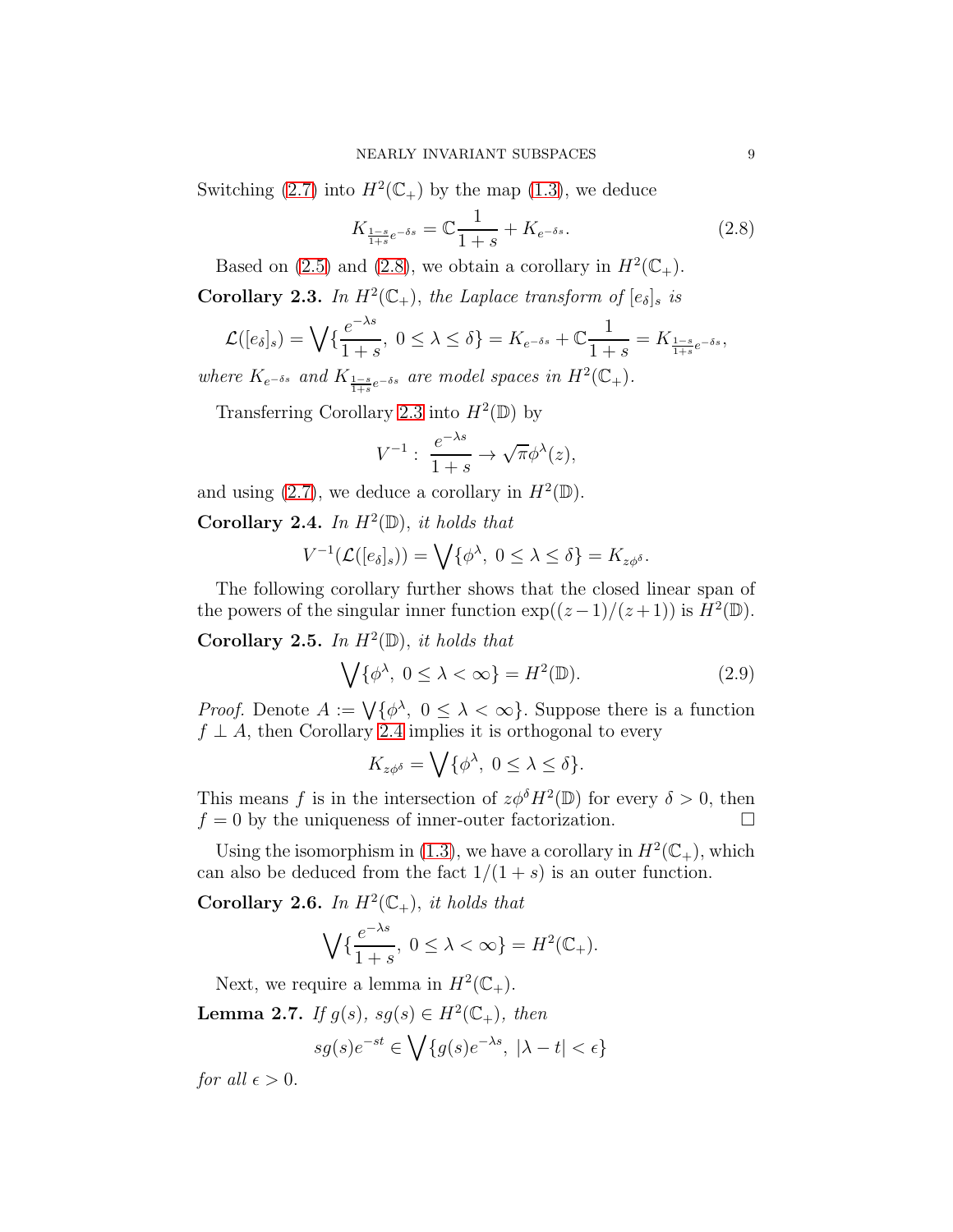*Proof.* Taking  $s \in i\mathbb{R}$  and then differentiating with respect to the parameter  $t$ , we have that

$$
\lim_{\mu \to 0} \frac{g(s)(e^{-s(t+\mu)} - e^{-st})}{\mu} = -sg(s)e^{-st}.
$$

Moreover, by the mean value inequality, we deduce that

$$
\left|\frac{g(s)(e^{-s(t+\mu)}-e^{-st})}{\mu}\right| \le \sup_{|\lambda-t|<\mu} |-sg(s)e^{-\lambda s}| = |sg(s)|,
$$

so that the above convergence is not only pointwise, but, using dominated convergence and the assumption that  $|sg(s)| \in L^2(i\mathbb{R})$ , takes place in  $H^2(\mathbb{C}_+)$  norm. Thus the desired result follows.

*Remark* 2.8. (1) For the case  $g(s) = 1/(1+s)^2$ , we conclude that

$$
\frac{se^{-st}}{(1+s)^2} \in B := \bigvee \{ \frac{e^{-\lambda s}}{(1+s)^2}, \ 0 \le \lambda \le \delta \} \text{ for all } t \in [0, \delta].
$$

Here we use one-sided limits for  $t = 0$  and  $t = \delta$  in the Lemma [2.7.](#page-8-3) By linearity it follows  $e^{-st}/(1+s) \in B$  and further implies the inclusion

$$
\bigvee \{ \frac{e^{-\lambda s}}{1+s}, \ 0 \leq \lambda \leq \delta \} \subseteq \bigvee \{ \frac{e^{-\lambda s}}{(1+s)^2}, \ 0 \leq \lambda \leq \delta \}.
$$

Transferring to the unit disc by the map [\(1.4\)](#page-2-0), it follows that

<span id="page-9-0"></span>
$$
\bigvee \{ \phi^{\lambda}, \ 0 \le \lambda \le \delta \} \subseteq \bigvee \{ (1+z)\phi^{\lambda}, \ 0 \le \lambda \le \delta \}. \tag{2.10}
$$

(2) For the general  $g_n(s) = 1/(1+s)^{n+1} \in H^2(\mathbb{C}_+)$  with integer  $n \geq 1$ , it similarly holds on  $H^2(\mathbb{C}_+)$  and  $H^2(\mathbb{D})$  as below

<span id="page-9-1"></span>
$$
\bigvee \{ \frac{e^{-\lambda s}}{(1+s)^n}, \ 0 \le \lambda \le \delta \} \subseteq \bigvee \{ \frac{e^{-\lambda s}}{(1+s)^{n+1}}, \ 0 \le \lambda \le \delta \},
$$

$$
\bigvee \{ (1+z)^{n-1} \phi^{\lambda}, \ 0 \le \lambda \le \delta \} \subseteq \bigvee \{ (1+z)^n \phi^{\lambda}, \ 0 \le \lambda \le \delta \}. \tag{2.11}
$$

# 3. THE SMALLEST NEARLY  $\{S(t)^*\}_{t\geq 0}$  INVARIANT SUBSPACES IN more general situations

Recall that in Section 2, the function  $e_{\delta}$  satisfies [\(2.4\)](#page-7-4). Next, it is natural to look at the smallest (cyclic) nearly  $\{S(t)^*\}_{t\geq 0}$  invariant subspace in  $L^2(0, \infty)$  containing  $f = f_{\delta,1}(\zeta) := (\zeta - \delta)e_{\delta}(\zeta)$  such that  $e^{\delta}\mathcal{L}(f_{\delta,1})(s) = e^{-\delta s}(1+s)^{-2}$  for some  $\delta > 0$ . In this case, we shall show that the mapped subspace in  $H^2(\mathbb{D})$  is the closure of  $(1+z)K_{z\phi^{\delta}}$ equalling the model space  $K_{z^2\phi^{\delta}}$ . Afterwards, we describe the general formulas for the Laplace transform of the smallest (cyclic) nearly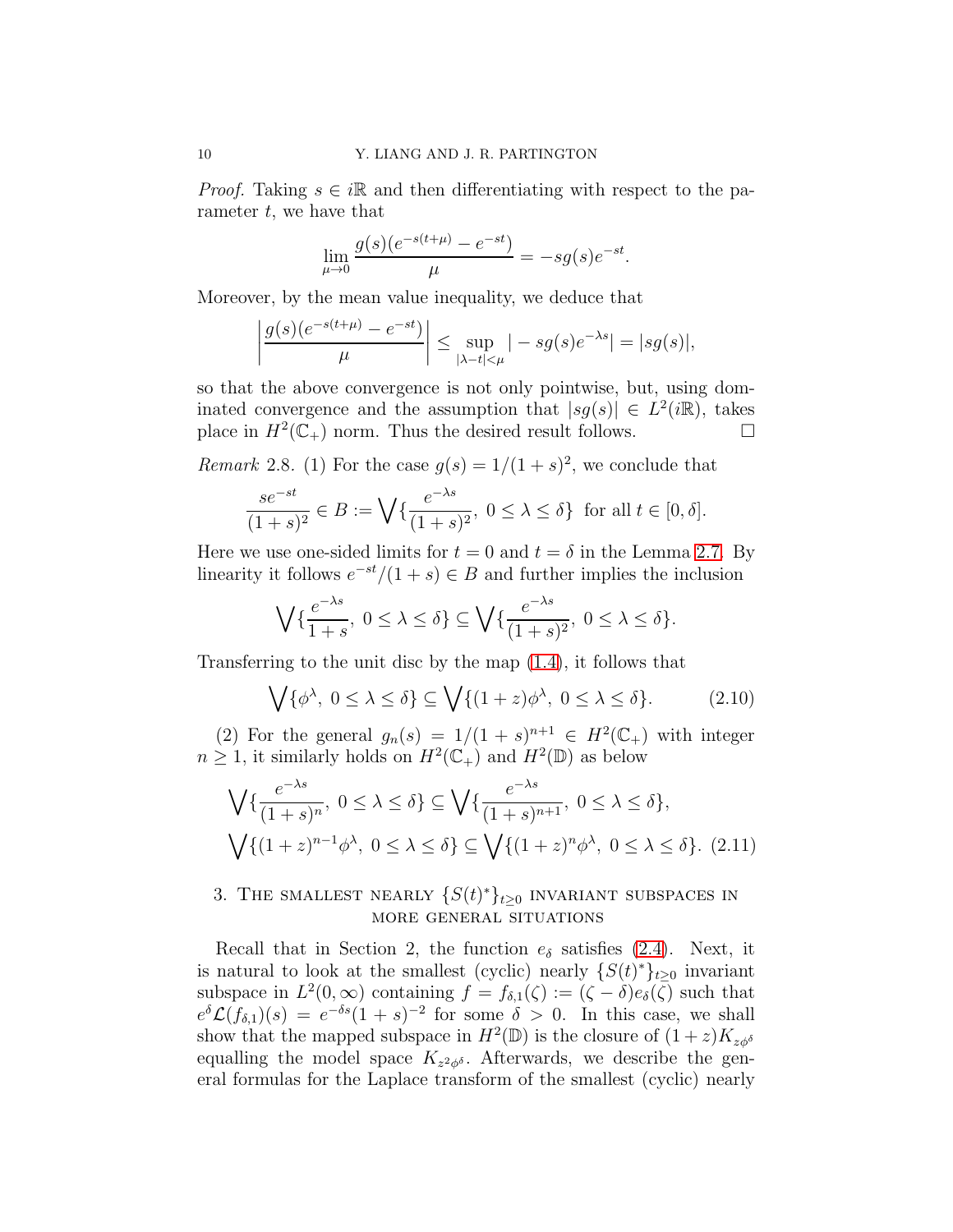$\{S(t)\}_{t\geq 0}$  invariant subspace containing  $f_{\delta,n}$  in  $H^2(\mathbb{C}_+)$  and corresponding subspaces in  $H^2(\mathbb{D})$ . This leads us to find some important characterizations for the closure of  $gK_{z\phi\delta}$  with a more general  $g \in L^{\infty}(\mathbb{T})$ . Meanwhile, we also summarize the descriptions in  $H^2(\mathbb{C}_+)$ .

3.1. The smallest (cyclic) nearly  $\{S(t)^*\}_{t\geq 0}$  invariant subspace containing  $f_{\delta,1}$  for some  $\delta > 0$ . For the vector  $f_{\delta,1}(\zeta) := (\zeta - \delta)e_{\delta}$ , it holds that

$$
e^{\delta} \mathcal{L}(f_{\delta,1})(s) = \frac{e^{-\delta s}}{(1+s)^2}.
$$

Suppose the nearly  $\{S(t)^*\}_{t\geq 0}$  invariant subspace N contains  $f_{\delta,1}$ with some  $\delta > 0$ . Since

$$
S(\delta - \lambda)^* f_{\delta,1} = e^{-(\delta - \lambda)} (\zeta - \lambda) e_\lambda \in \mathcal{N} \text{ for all } 0 \le \lambda \le \delta,
$$

the smallest (cyclic) nearly  $\{S(t)^*\}_{t\geq 0}$  invariant subspace containing the vector  $f_{\delta,1}$  in N is

$$
[f_{\delta,1}]_s = \bigvee \{ (\zeta - \lambda)e_\lambda, 0 \le \lambda \le \delta \}.
$$

In  $H^2(\mathbb{C}_+)$ , the Laplace transform maps the subspace  $[f_{\delta,1}]_s$  onto

$$
\mathcal{L}([f_{\delta,1}]_s) = \bigvee \{ \frac{e^{-\lambda s}}{(1+s)^2}, \ 0 \leq \lambda \leq \delta \}.
$$

Meanwhile, in  $H^2(\mathbb{D})$ , by the map  $V^{-1}$  in [\(1.4\)](#page-2-0), we have

<span id="page-10-0"></span>
$$
V^{-1}(\mathcal{L}([f_{\delta,1}]_s)) = \sqrt{\{(1+z)\phi^{\lambda}, 0 \le \lambda \le \delta\}}
$$
  
= 
$$
\overline{(1+z)K_{z\phi^{\delta}}} \subseteq \overline{K_{z\phi^{\delta}} + zK_{z\phi^{\delta}}}.
$$
 (3.1)

By the formula [\(2.10\)](#page-9-0), it follows that

$$
\phi^\lambda, z\phi^\lambda\in \overline{(1+z)K_{z\phi^\delta}}
$$

for  $0 \leq \lambda \leq \delta$ . This further implies

$$
\overline{K_{z\phi^{\delta}}+zK_{z\phi^{\delta}}} \subseteq \overline{(1+z)K_{z\phi^{\delta}}},
$$

which together with  $(3.1)$  imply

<span id="page-10-1"></span>
$$
V^{-1}(\mathcal{L}([f_{\delta,1}]_s)) = \overline{K_{z\phi^{\delta}} + zK_{z\phi^{\delta}}}.
$$
\n(3.2)

The next proposition gives the concrete form of [\(3.2\)](#page-10-1).

<span id="page-10-3"></span>**Proposition 3.1.** In  $H^2(\mathbb{D})$ , it holds that

<span id="page-10-2"></span>
$$
V^{-1}(\mathcal{L}([f_{\delta,1}]_s)) = \bigvee \{ (1+z)\phi^{\lambda}, \ 0 \le \lambda \le \delta \} = K_{z^2\phi^{\delta}}.
$$
 (3.3)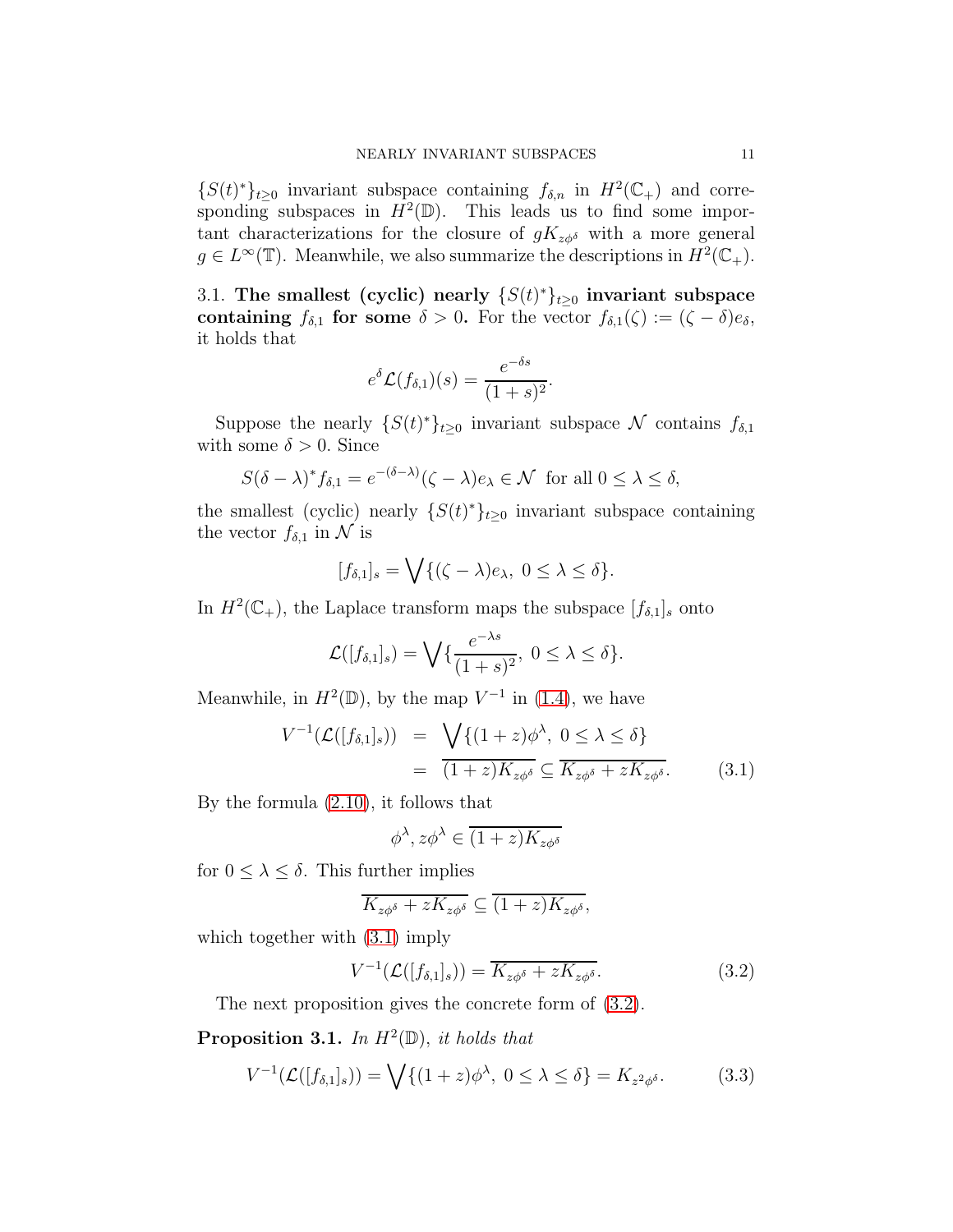*Proof.* For any  $f \perp V^{-1}(\mathcal{L}([f_{\delta,1}]_s)),$  [\(3.2\)](#page-10-1) implies  $f \perp K_{z\phi^{\delta}}$  and  $f \perp$  $zK_{z\phi\delta}$ , which means  $f \in z\phi^{\delta}H^2(\mathbb{D})$  and  $S^*f \in z\phi^{\delta}H^2(\mathbb{D})$ . So we can suppose  $f = z\phi^{\delta}h$  with some  $h \in H^2(\mathbb{D})$ , and then  $S^*f = \phi^{\delta}h \in$  $z\phi^{\delta}H^2(\mathbb{D})$ , verifying z divides h. Hence  $f \in z^2\phi^{\delta}H^2(\mathbb{D})$ , this shows

$$
K_{z^2\phi^{\delta}}\subseteq V^{-1}(\mathcal{L}([f_{\delta,1}]_s)).
$$

Further, since  $K_{z\phi\delta} \subseteq K_{z^2\phi\delta}$  and  $zK_{z\phi\delta} \subseteq K_{z^2\phi\delta}$ , so combining with  $(3.2)$  we obtain  $(3.3)$ .

It is well known that a continuous operator  $T$  acting between Banach spaces  $X$  and  $Y$  is bounded below if and only if  $T$  is injective and has closed range. Using this, we can show the fact below.

**Proposition 3.2.** The subspace  $(1 + z)K_{z\phi^{\delta}}$  is not closed in  $H^{2}(\mathbb{D})$ .

Proof. Let

$$
k_v(z) = \frac{1 - \overline{v}\phi^{\delta}(v)z\phi^{\delta}(z)}{1 - \overline{v}z}
$$

denote the reproducing kernel for the model space  $K_{z\phi\delta}$ . Then

$$
||k_v||^2 = k_v(v) = \frac{1 - |v\phi^{\delta}(v)|^2}{1 - |v|^2}.
$$

For  $v \to -1$  nontangentially, it holds that  $\phi^{\delta}(v) \to 0$  and then

<span id="page-11-0"></span>
$$
||k_v||^2 \to \infty. \tag{3.4}
$$

On the other hand, it holds  $||(1+z)k_v||^2 = 2||k_v||^2 + 2\text{Re}\langle k_v, zk_v \rangle$ . Since  $k_v$  is orthogonal to  $\overline{v\phi^{\delta}(v)}z^2\phi^{\delta}(z)(1-\overline{v}z)^{-1}$ , we have that

$$
\langle k_v, zk_v \rangle = \langle \frac{1 - \overline{v} \overline{\phi^{\delta}(v)} z \phi^{\delta}(z)}{1 - \overline{v} z}, \frac{z}{1 - \overline{v} z} \rangle
$$
  
= 
$$
\langle \frac{1}{1 - \overline{v} z}, \frac{z}{1 - \overline{v} z} \rangle - \langle \frac{\overline{v} \overline{\phi^{\delta}(v)} z \phi^{\delta}(z)}{1 - \overline{v} z}, \frac{z}{1 - \overline{v} z} \rangle
$$
  
= 
$$
\frac{\overline{v} (1 - |\phi^{\delta}(v)|^2)}{1 - |v|^2},
$$

where we use the fact  $(1 - \overline{v}z)^{-1}$  is the reproducing kernel for  $H^2(\mathbb{D})$ . So we deduce that

$$
||(1+z)k_v||^2 = 2\frac{1-|v\phi^{\delta}(v)|^2}{1-|v|^2} + 2\text{Re}\left(\frac{\overline{v}(1-|\phi^{\delta}(v)|^2)}{1-|v|^2}\right).
$$

Let  $v = -r$  with  $0 < r < 1$ , and then we get that

<span id="page-11-1"></span>
$$
||(1+z)k_v||^2 = 2\frac{1-|r\phi^{\delta}(-r)|^2}{1-r^2} - 2r\frac{1-|\phi^{\delta}(-r)|^2}{1-r^2}
$$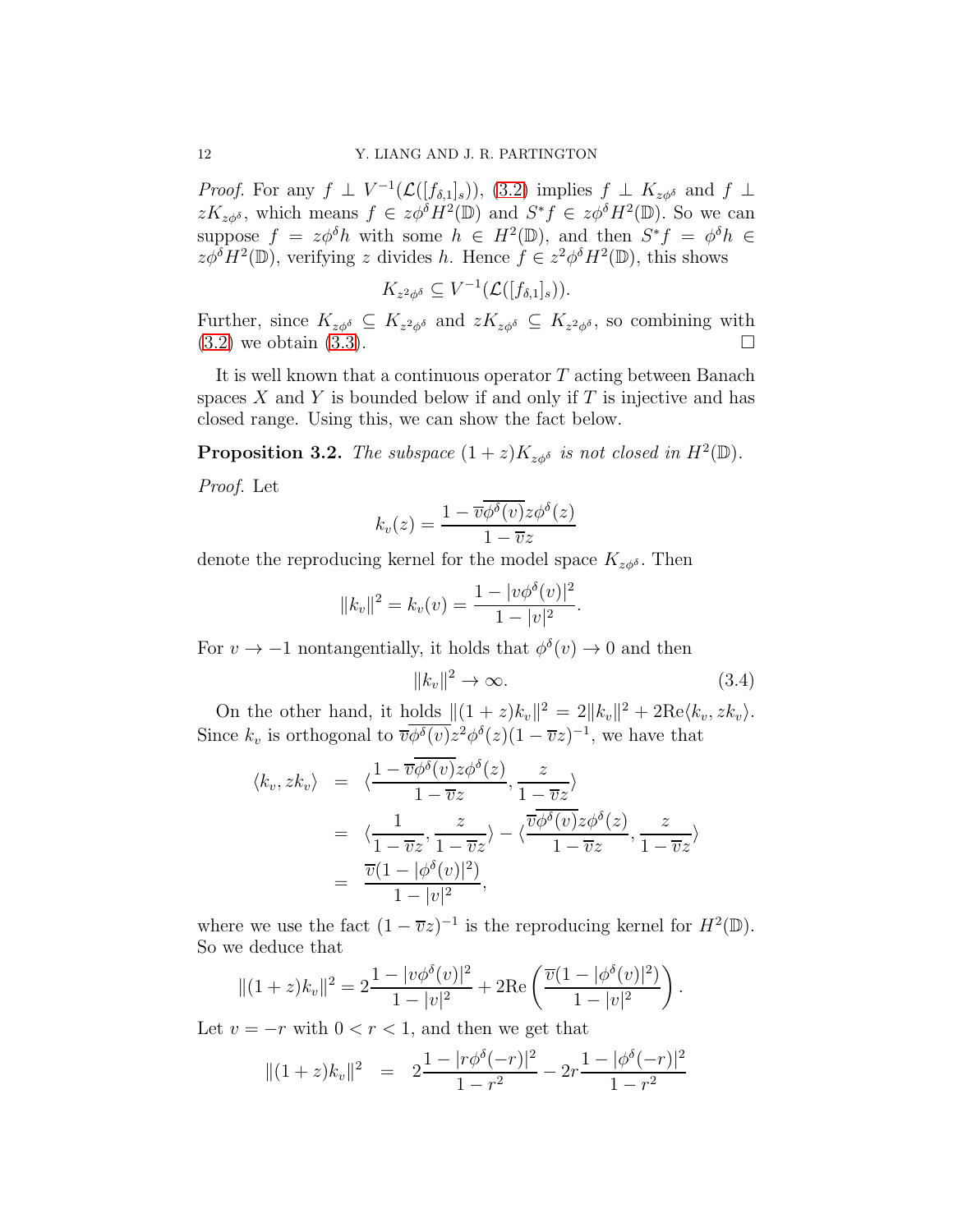$$
= \frac{2 - 2r}{1 - r^2} - \frac{(2r^2 - 2r)|\phi^{\delta}(-r)|^2}{1 - r^2} \n= \frac{2}{1 + r} + 2r \frac{|\phi^{\delta}(-r)|^2}{1 + r} \n\to 1 \text{ as } r \to 1.
$$
\n(3.5)

Then [\(3.4\)](#page-11-0) together with [\(3.5\)](#page-11-1) imply the injective map  $f \rightarrow (1+z)f$  is not bounded below on  $K_{z\phi\delta}$ , so  $(1+z)K_{z\phi\delta}$  is not closed in  $H^2(\mathbb{D})$ .  $\Box$ 

In  $H^2(\mathbb{C}_+)$ , Proposition [3.1](#page-10-3) implies a characterization for the subspace  $\mathcal{L}([f_{\delta,1}]_s)$  with some  $\delta > 0$ .

**Theorem 3.3.** The Laplace transform of the smallest nearly  $\{S(t)^*\}_{t\geq 0}$ invariant subspace containing  $f_{\delta,1}$  with some  $\delta > 0$  has the form

$$
\mathcal{L}([f_{\delta,1}]_s) = \bigvee \{ \frac{e^{-\lambda s}}{(1+s)^2}, \ 0 \le \lambda \le \delta \} = K_{\left(\frac{1-s}{1+s}\right)^2 e^{-\delta s}},
$$

where  $K_{\left(\frac{1-s}{1+s}\right)^2 e^{-\delta s}}$  is a model space in  $H^2(\mathbb{C}_+).$ 

3.2. More general examples on the smallest (cyclic) nearly invariant subspaces. In this subsection, we suppose the nearly  $\{S(t)^*\}_{t\geq 0}$ invariant subspace  $\mathcal{N} \subset L^2(0, \infty)$  contains the function  $f_{\delta,n}$  in Lemma [3.4,](#page-12-0) which can degenerate  $e_{\delta}$  and  $f_{\delta,1}$  with  $n = 0$  and  $n = 1$ .

<span id="page-12-0"></span>**Lemma 3.4.** Using the Laplace transform in  $(1.2)$ , we have

<span id="page-12-1"></span>
$$
e^{\delta} \mathcal{L}(f_{\delta,n})(s) = \frac{e^{-\delta s}}{(1+s)^{n+1}}
$$
(3.6)

holds for the functions

<span id="page-12-2"></span>
$$
f_{\delta,n}(\zeta) = \frac{(\zeta - \delta)^n}{n!} e_{\delta}(\zeta)
$$
 (3.7)

with  $e_{\delta}(\zeta) = e^{-\zeta} \chi_{(\delta, \infty)}(\zeta), \delta > 0$ , and any nonnegative integer n.

Proof. Denote

$$
I_n(s) = \int_{\delta}^{\infty} e^{-(s+1)t} (t-\delta)^n dt,
$$

it follows that

$$
I_n(s) = \frac{n}{1+s} I_{n-1}(s).
$$

By iterations, we further have

$$
I_n(s) = \frac{n!}{(1+s)^n} I_0(s) = \frac{n!e^{-(s+1)\delta}}{(1+s)^{n+1}},
$$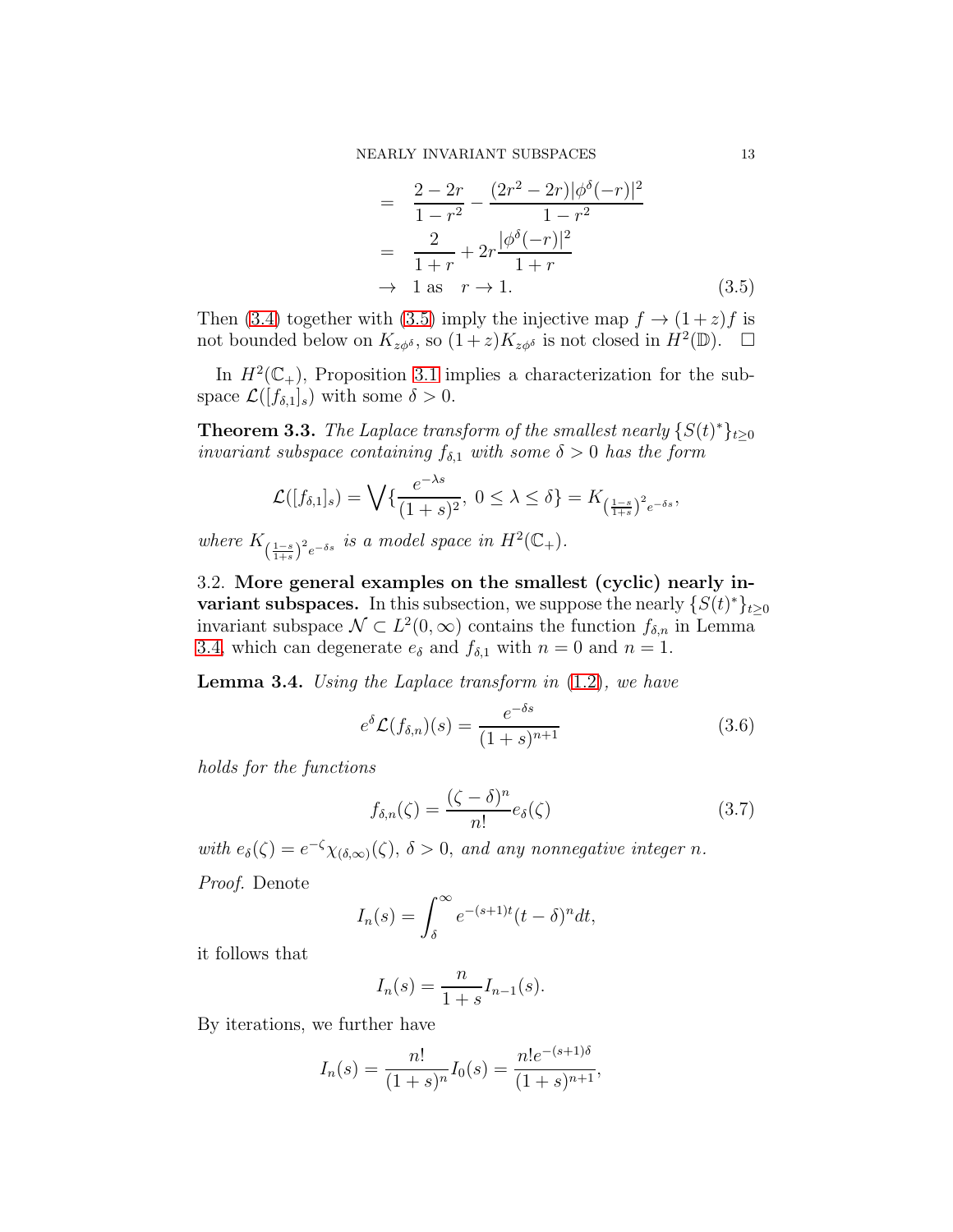by the display  $(2.4)$  for  $I_0(s)$ . And then it turns out

$$
\mathcal{L}(f_{\delta,n})(s) = \frac{I_n(s)}{n!} = \frac{e^{-(s+1)\delta}}{(1+s)^{n+1}}.
$$

This means the equation  $(3.6)$  is true.

Here we first present the mapped subspaces of the smallest (cyclic) nearly  $\{S(t)^*\}_{t\geq 0}$  invariant subspace  $[f_{\delta,n}]_s$  in Hardy spaces.

<span id="page-13-0"></span>**Theorem 3.5.** For any nonnegative integer n and  $\delta > 0$ , the following statements are true.

(1) In  $H^2(\mathbb{D})$ , it holds that the cyclic nearly  $\{T(t)^*\}_{t\geq 0}$  invariant subspace  $\bigvee \{(1+z)^n \phi^{\lambda}, 0 \leq \lambda \leq \delta\} = K_{z^{n+1}\phi^{\delta}};$ 

(2) In  $H^2(\mathbb{C}_+)$ , it holds that the cyclic nearly  $\{M(t)^*\}_{t\geq 0}$  invariant subspace  $\bigvee\{\frac{e^{-\lambda s}}{(1+s)^{n+1}},\ 0\leq\lambda\leq\delta\}=K_{\left(\frac{1-s}{1+s}\right)^{n+1}e^{-\delta s}}.$ 

*Proof.* Since  $(2)$  can be deduced using the map V in  $(1.4)$  and the result (1), we only need to prove (1). By mathematical induction, it holds for  $n = 0$ , and we suppose it is true for  $n - 1$ , that is,  $\sqrt{(1 + z)^{n-1}}\phi^{\lambda}$ ,  $0 \leq$  $\lambda \leq \delta$ } =  $K_{z^n\phi^\delta}$ . Then it turns out that

$$
\sqrt{\{(1+z)^n \phi^{\lambda}, 0 \le \lambda \le \delta\}}
$$
  
= 
$$
\overline{(1+z)\sqrt{\{(1+z)^{n-1} \phi^{\lambda}, 0 \le \lambda \le \delta\}}}
$$
  
= 
$$
\overline{(1+z)K_{z^n \phi^{\delta}}}.
$$

By the formula in [\(2.11\)](#page-9-1), it follows that  $(1+z)^{n-1}\phi^{\lambda}$ ,  $z(1+z)^{n-1}\phi^{\lambda} \in$  $\overline{(1+z)K_{z^n\phi^{\delta}}}$  for  $0 \leq \lambda \leq \delta$ , implying

$$
\overline{K_{z^n\phi^{\delta}}+zK_{z^n\phi^{\delta}}} \subseteq \overline{(1+z)K_{z^n\phi^{\delta}}}.
$$

Since the above converse inclusion is obvious, it yields that

$$
\bigvee \{ (1+z)^n \phi^{\lambda}, \ 0 \le \lambda \le \delta \} = \overline{K_{z^n \phi^{\delta}} + zK_{z^n \phi^{\delta}}}.
$$

By the similar proof of Proposition [3.1,](#page-10-3) we obtain

$$
\overline{K_{z^n\phi^{\delta}} + zK_{z^n\phi^{\delta}}} = K_{z^{n+1}\phi^{\delta}}.
$$

Now we can formulate a corollary for the Laplace transform of  $[f_{\delta,n}]_s$ .

**Corollary 3.6.** The Laplace transform of the smallest nearly  $\{S(t)^*\}_{t\geq 0}$ invariant subspace containing  $f_{\delta,n}$  in [\(3.7\)](#page-12-2) has the form

$$
\mathcal{L}([f_{\delta,n}]_s] = K_{\left(\frac{1-s}{1+s}\right)^{n+1}e^{-\delta s}}
$$

for  $\delta > 0$  and any nonnegative integer n.

 $\Box$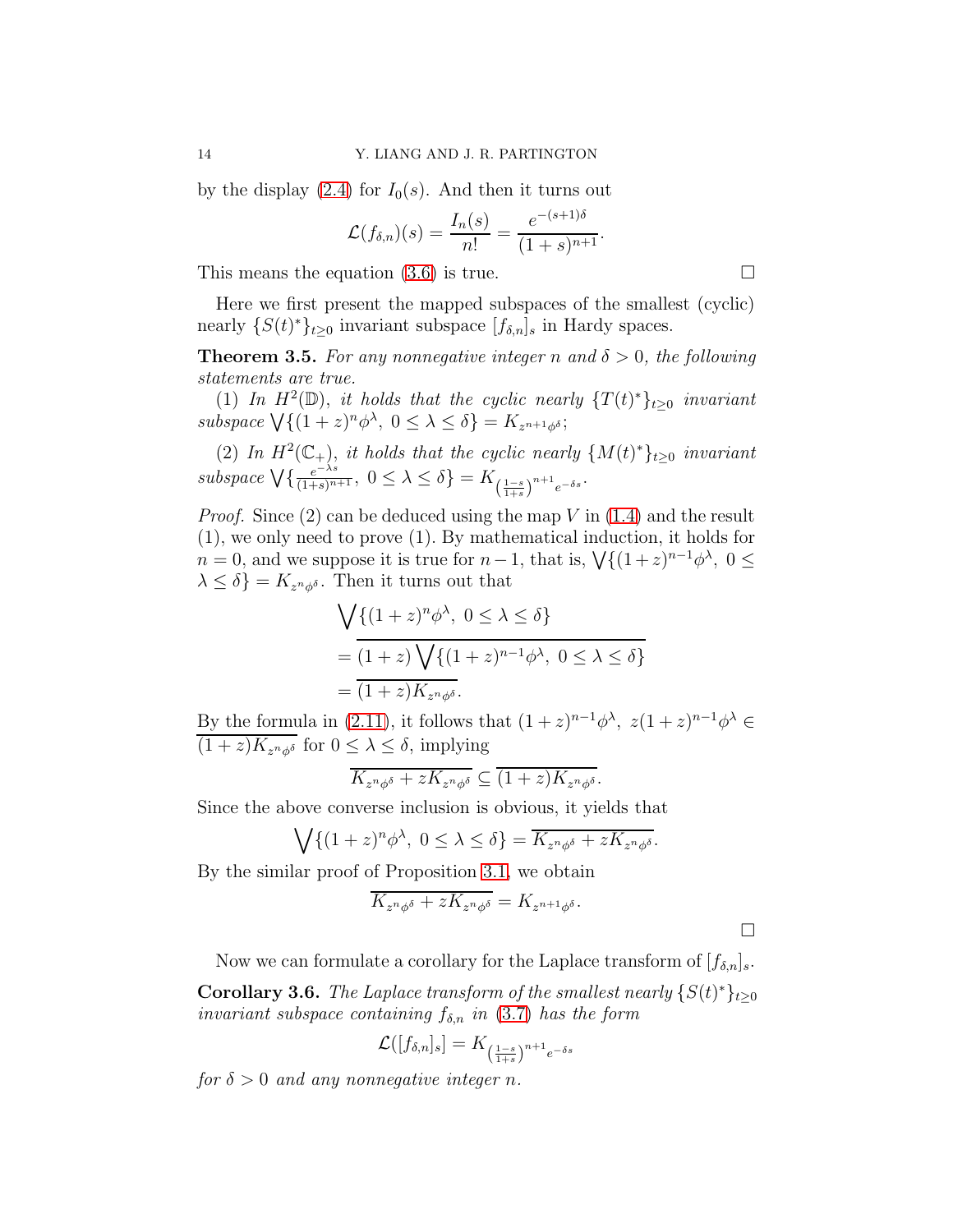*Remark* 3.7. It is known that  $\{\sqrt{2\pi}p_n(t)e^{-t}\}_{n=0}^{\infty}$  forms an orthonormal basis for  $L^2(0,\infty)$ , with  $p_n(t) = \pm L_n(2t)/\sqrt{\pi}$  (a real polynomial of degree *n*) and  $L_n$  denotes the Laguerre polynomial  $L_n(t) = \frac{e^t}{n!}$ n!  $\frac{d^n}{dt^n}(t^n e^{-t}).$ So when we consider the smallest (cyclic) nearly  $\{S(t)^*\}_{t\geq 0}$  invariant subspace containing  $f_{\delta,n}$  in [\(3.7\)](#page-12-2) for some  $\delta > 0$  and nonnegative integer n, it covers many important cases for the Question 1.

3.3. The characterization of  $gK_{z\phi\delta}$  for some general g. Inspired by the result (1) in Theorem [3.5,](#page-13-0) we continue to present the concrete formula of the subspace

$$
c(g) := \overline{gK_{z\phi^{\delta}}} = \bigvee \{g\phi^{\lambda}, \ 0 \leq \lambda \leq \delta\}
$$

for a more general function  $g \in L^{\infty}(\mathbb{T})$ . First of all, we demonstrate the subspace like  $\overline{gK_{\theta}}$  is nearly  $S^*$  invariant for  $g \in H^{\infty}(\mathbb{D})$  with  $g(0) \neq$ 0 (not necessarily an isometric multiplier) and a non-constant inner function  $\theta$ .

<span id="page-14-0"></span>**Theorem 3.8.** Let  $g \in H^{\infty}(\mathbb{D})$  with  $g(0) \neq 0$  and  $\theta$  a non-constant inner function. Then  $\overline{gK_{\theta}}$  is nearly  $S^*$  invariant, and so by Hitt's theorem it can be written as  $hK$ , where K is  $S^*$ -invariant (either a model space or  $H^2(\mathbb{D})$  itself) and  $h \in H^2(\mathbb{D})$  is a function such that multiplication by h is isometric on K.

*Proof.* Since  $\theta$  is non-constant, there is an  $n_0 \geq 1$  such that  $(S^{*n_0}\theta)(0) \neq$ 0. Without loss of generality, suppose  $g(0)(S^{*n_0}\theta)(0) = 1$ . Take  $f \in \overline{gK_\theta}$ with  $f(0) = 0$ , so there exist  $f_n \in gK_\theta$  with  $||f_n - f||_2 \to 0$  as  $n \to \infty$ . Particularly,  $f_n(0) = f_n(0) - f(0) = \langle f_n - f, 1 \rangle \to 0$ , as  $n \to \infty$ .

Let  $F_n = f_n - f_n(0)gS^{*n_0}\theta \in gK_\theta$  (since  $S^{*n_0}\theta \in K_\theta$ ) with  $F_n(0) = 0$ and  $F_n \to f$  as  $n \to \infty$ . Further it holds  $F_n = g k_n$  with  $k_n \in K_\theta$  such that  $k_n(0) = 0$  and  $S^*F_n = F_n/z = g k_n/z = g S^* k_n \in g K_\theta$  due to  $K_\theta$  is  $S^*$  invariant. Now we conclude that

$$
||S^*F_n - S^*f||_2 \le ||S^*|| \cdot ||F_n - f||_2 \to 0,
$$

as  $n \to \infty$ . This means  $S^* f \in \overline{gK_{\theta}}$ , ending the proof.

It is known that every rational function  $p/q \in H^2(\mathbb{D})$  in its lowest terms has q invertible in  $H^{\infty}(\mathbb{D})$ , and without loss of generality p is a polynomial with zeros on the unit circle T, since zeros inside the open disc can be removed using Blaschke factors. Next we concentrate on finding  $c(\tilde{p})$  when  $\tilde{p}$  is a polynomial with zeros on T.

Denote  $\widetilde{p}_N(z) := \prod_{j=1}^N (z+w_j), N \ge 1$  and  $w_j \in \mathbb{T}$  for  $j = 1, \dots, N$ . Theorem [3.8](#page-14-0) implies  $c(\widetilde{p}_N)$  is a nearly  $S^*$  invariant subspace in  $H^2(\mathbb{D})$ . For a further description of  $c(\widetilde{p}_N)$ , we cite a result from [\[3\]](#page-18-9). We say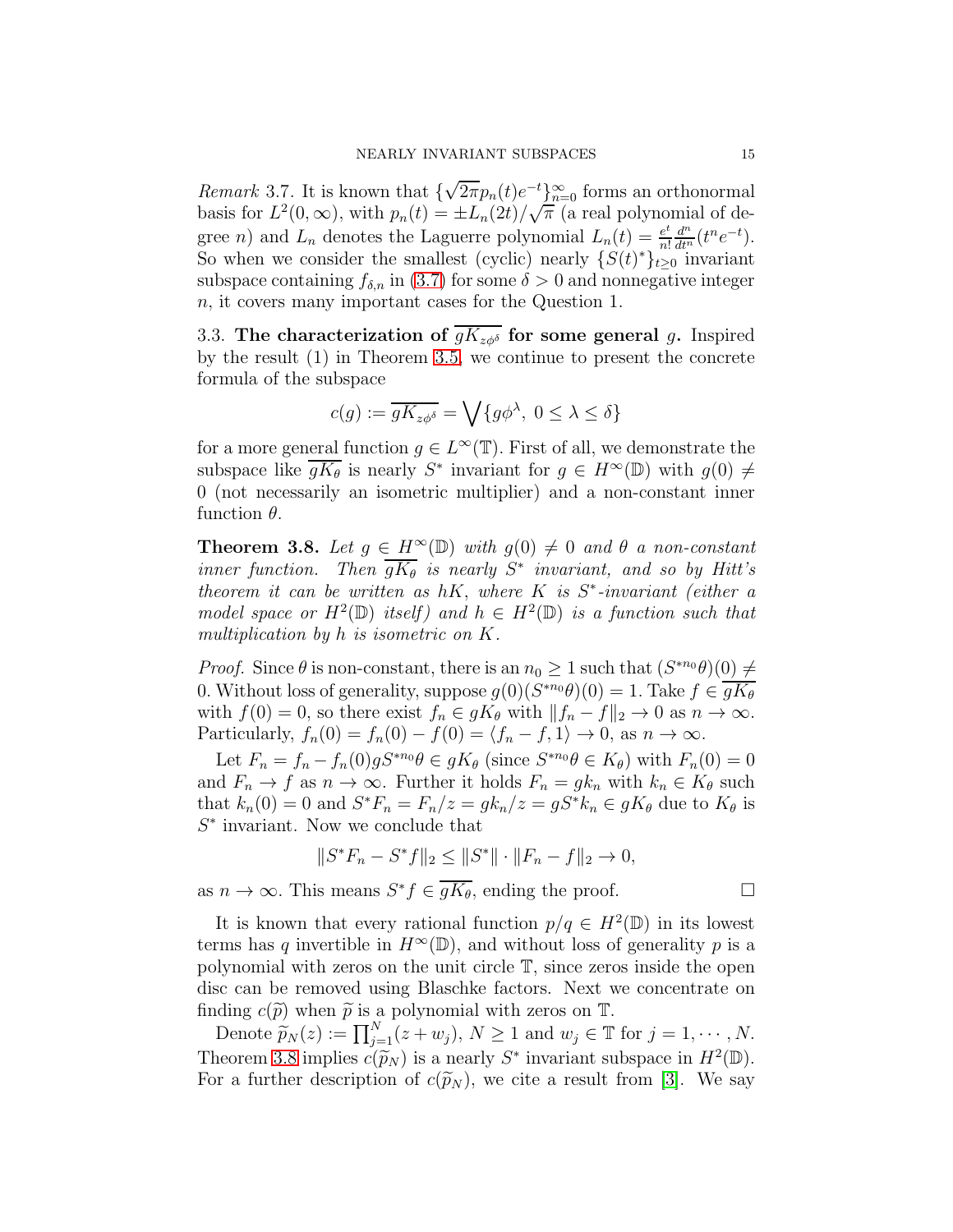$h \in H^2(\mathbb{D}) \setminus \{0\}$  is contained in a minimal Toeplitz kernel  $\mathcal{K}_{min}(h)$ means that every Toeplitz kernel K with  $h \in K$  contains  $\mathcal{K}_{min}(h)$ .

<span id="page-15-0"></span>**Lemma 3.9.** [\[3,](#page-18-9) Theorem 3.3] Let  $h \in H^2 \setminus \{0\}$  and  $h = IO$  be its inner-outer factorization. Then there exists a minimal Toeplitz kernel containing span $\{h\}$ , written  $\mathcal{K}_{min}(h)$  with

$$
\mathcal{K}_{min}(h) = kerT_{\overline{z}\overline{IO}/O}.
$$

Now Lemma [3.9](#page-15-0) implies  $c(\widetilde{p}_N) \subseteq \mathcal{K}_{min}(\widetilde{p}_N \phi^{\delta})$ , since, being a Toeplitz kernel, it will contain  $\widetilde{p}_N \phi^{\lambda}$  for all  $0 \leq \lambda \leq \delta$ . And it yields that  $c(\widetilde{p}_N) \subseteq kerT_d$  with the function  $d \in L^{\infty}(\mathbb{T})$  and

$$
d(z) := \frac{\overline{z\phi^{\delta}(z)\widetilde{p}_N(z)}}{\widetilde{p}_N(z)} = \overline{z^{N+1}\phi^{\delta}(z)}\left(\prod_{j=1}^N \overline{w_j}\right).
$$

So we conclude that  $c(\widetilde{p}_N) \subseteq \ker T_{\overline{z^{N+1}\phi^{\delta}}} = K_{z^{N+1}\phi^{\delta}}$ . Next we explore the gap between  $c(\widetilde{p}_N)$  and  $K_{z^{N+1}\phi^{\delta}}$ .

<span id="page-15-2"></span>**Proposition 3.10.** Let  $\widetilde{p}_N(z) := \prod_{j=1}^N (z+w_j)$  with  $w_j \in \mathbb{T}$ ,  $j =$  $1, \cdots, N$ , it follows that

<span id="page-15-1"></span>
$$
c(\widetilde{p}_N) + \phi^{\delta} K_{z^N} = K_{z^{N+1}\phi^{\delta}}.
$$
\n(3.8)

Hence  $c(\widetilde{p}_N)$  has codimension at most N in  $K_{z^{N+1}\phi^{\delta}}$ .

*Proof.* Since  $\widetilde{p}_N(z) := \prod_{j=1}^N (z+w_j)$  is an outer function in  $H^2(\mathbb{D})$ , by [\(2.9\)](#page-8-4), we obtain that

$$
\bigvee \{ \widetilde{p}_N \phi^{\lambda}, \ 0 \leq \lambda < \infty \} = H^2(\mathbb{D}).
$$

Denote  $B_N := \bigvee {\{\widetilde{p}_N \phi^{\lambda}, \ \delta \leq \lambda < \infty\}}$  and use [\(2.9\)](#page-8-4) again to obtain

$$
B_N = \phi^{\delta} \bigvee \{ \widetilde{p}_N \phi^{\lambda}, 0 \le \lambda < \infty \}
$$
  
\n
$$
= \phi^{\delta} H^2(\mathbb{D})
$$
  
\n
$$
= \phi^{\delta} (z^{N+1} H^2(\mathbb{D}) \oplus K_{z^{N+1}})
$$
  
\n
$$
= z^{N+1} \phi^{\delta} H^2(\mathbb{D}) \oplus (\mathbb{C} \widetilde{p}_N \phi^{\delta} + \bigvee \{ z^k \phi^{\delta}, 0 \le k \le N - 1 \})
$$
  
\n
$$
= z^{N+1} \phi^{\delta} H^2(\mathbb{D}) \oplus (\mathbb{C} \widetilde{p}_N \phi^{\delta} + \phi^{\delta} K_{z^N}).
$$

Since  $\overline{c(\widetilde{p}_N) + B_N} = H^2(\mathbb{D})$  and  $\widetilde{p}_N \phi^{\delta} \in c(\widetilde{p}_N)$ , it always holds that

$$
\begin{cases}\n\overline{(c(\widetilde{p}_N) + \phi^{\delta}K_{z^N}) + z^{N+1}\phi^{\delta}H^2(\mathbb{D})} = H^2(\mathbb{D}), \\
(c(\widetilde{p}_N) + \phi^{\delta}K_{z^N}) \perp z^{N+1}\phi^{\delta}H^2(\mathbb{D}).\n\end{cases}
$$

This means

$$
(c(\widetilde{p}_N) + \phi^{\delta} K_{z^N}) \oplus z^{N+1} \phi^{\delta} H^2(\mathbb{D}) = H^2(\mathbb{D}),
$$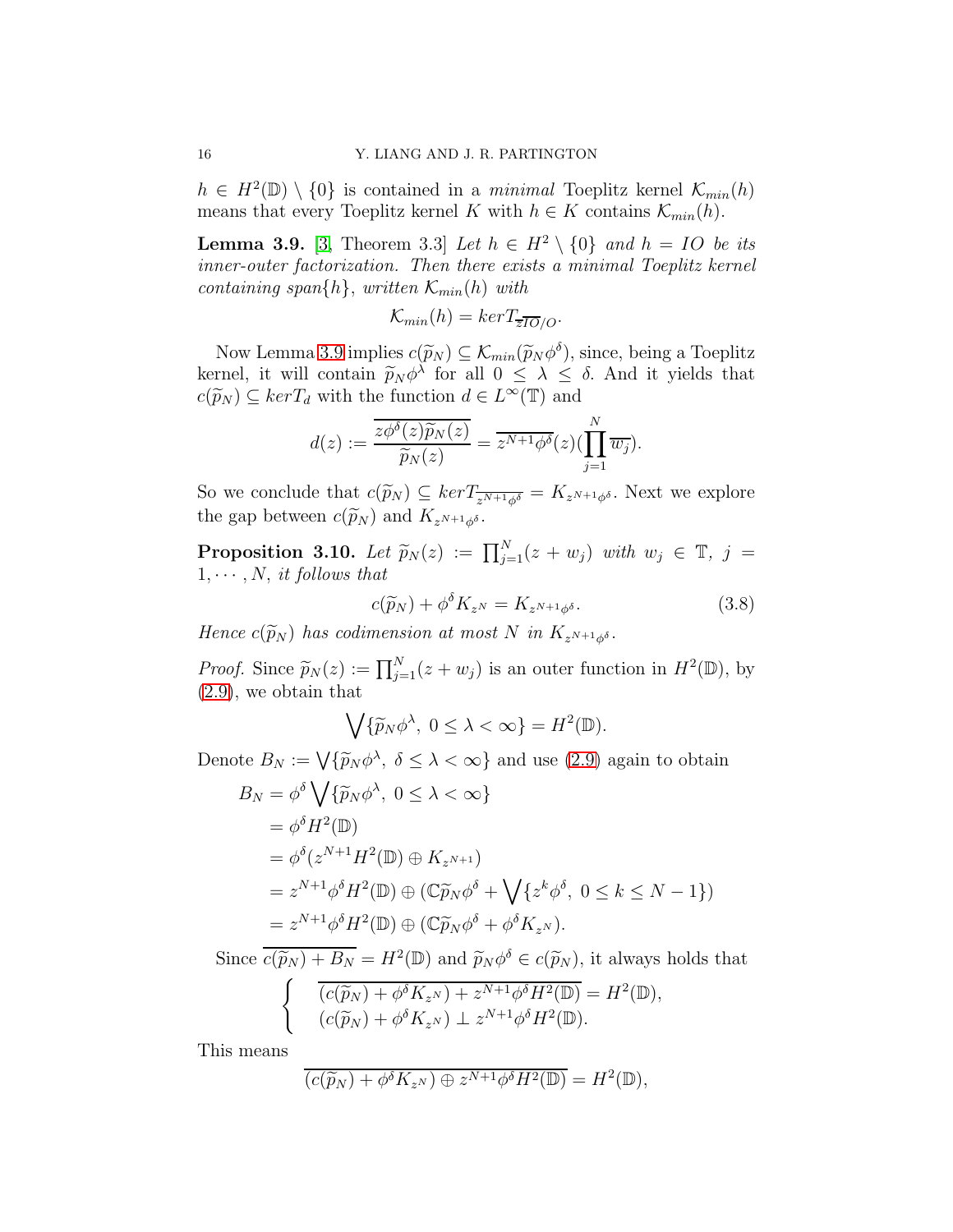which is equivalent to saying

$$
(c(\widetilde{p}_N) + \phi^{\delta} K_{z^N}) \oplus z^{N+1} \phi^{\delta} H^2(\mathbb{D}) = H^2(\mathbb{D}).
$$

This further yields the desired result.  $\Box$ 

For a more  $g \in L^{\infty}(\mathbb{T})$ , we deduce the following theorem on the closure of  $gK_{z\phi\delta}$ .

<span id="page-16-1"></span>**Theorem 3.11.** Suppose  $g(z) = \widetilde{p}_N(z)h(z)$  with  $\widetilde{p}_N(z) := \prod_{j=1}^N (z +$  $(w_j)$ , where  $w_j \in \mathbb{T}$ ,  $j = 1, \cdots, N$ , and h is an invertible rational function in  $L^{\infty}(\mathbb{T})$ . Then c(g) has codimension at most N in  $hK_{z^{N+1}\phi^{\delta}}$ , that is,

<span id="page-16-0"></span>
$$
c(g) + h\phi^{\delta} K_{z^N} = hK_{z^{N+1}\phi^{\delta}}.
$$
\n(3.9)

*Proof.* By the fact h is invertible in  $L^{\infty}(\mathbb{T})$ , we can multiply the equa-tion [\(3.8\)](#page-15-1) by h to deduce [\(3.9\)](#page-16-0).

*Remark* 3.12. In Theorem [3.11,](#page-16-1) letting  $g(z) = (1 + z)^N h(z)$  with an invertible rational function  $h \in L^{\infty}(\mathbb{T})$ , we deduce

$$
\bigvee \{ (1+z)^N h\phi^{\lambda}, \ 0 \leq \lambda \leq \delta \} = hK_{z^{N+1}\phi^{\delta}},
$$

which has codimension 0 in  $hK_{zN+1\phi\delta}$ . Particularly, for  $h(z) = 1$ , the result (1) of Theorem [3.5](#page-13-0) implies

$$
\bigvee \{ (1+z)^N \phi^{\lambda}, \ 0 \le \lambda \le \delta \} = K_{z^{N+1} \phi^{\delta}},
$$

which has codimension 0 in  $K_{z^{N+1}\phi^{\delta}}$ .

In the sequel, we apply Theorem [3.11](#page-16-1) to describe the corresponding case for rational functions in  $H^2(\mathbb{C}_+)$ . Note that a rational function g in  $H^2(\mathbb{C}_+)$  can be factorized as  $g = g_i g_o$ , where  $g_i$  is inner and hence invertible in  $L^{\infty}(i\mathbb{R})$  (it is a Blaschke product for the right half-plane), and  $g<sub>o</sub>$  is outer (so all its zeros are in the closed left half-plane or at  $\infty$ ). Then we can write  $g_0 = g_1 g_2$  where  $g_1$  is invertible in  $L^{\infty}(i\mathbb{R})$  and g<sub>2</sub> has zeros in *i*R∪{∞}. So every rational function  $g \in H^2(\mathbb{C}_+)$  can be represented by  $g = G_1 \tilde{G}_2$  where  $G_1$  is invertible in  $L^{\infty}(i\mathbb{R})$  and  $G_2$  only has zeros in  $i\mathbb{R} \cup {\infty}$ . Besides, we can always make the denominator of  $G_2$  equal to a power of  $(s + 1)$  and there will always be at least 1 as the function is in  $H^2(\mathbb{C}_+)$ . Now suppose the degrees of the numerator and denominator of  $G_2$  are m and n, respectively. This means m is the number of imaginary axis zeros of g and g is asymptotic to  $s^{m-n}$  at  $\infty$ so  $n > m$ . In particular, we write  $G_2(s) = \prod_{k=1}^m (s - y_k)/(s + 1)^n$  with all  $y_k \in i\mathbb{R}$ . So it yields that

$$
V^{-1}(g) = \frac{2\sqrt{\pi}}{1+z}G_1(M(z))G_2(M(z))
$$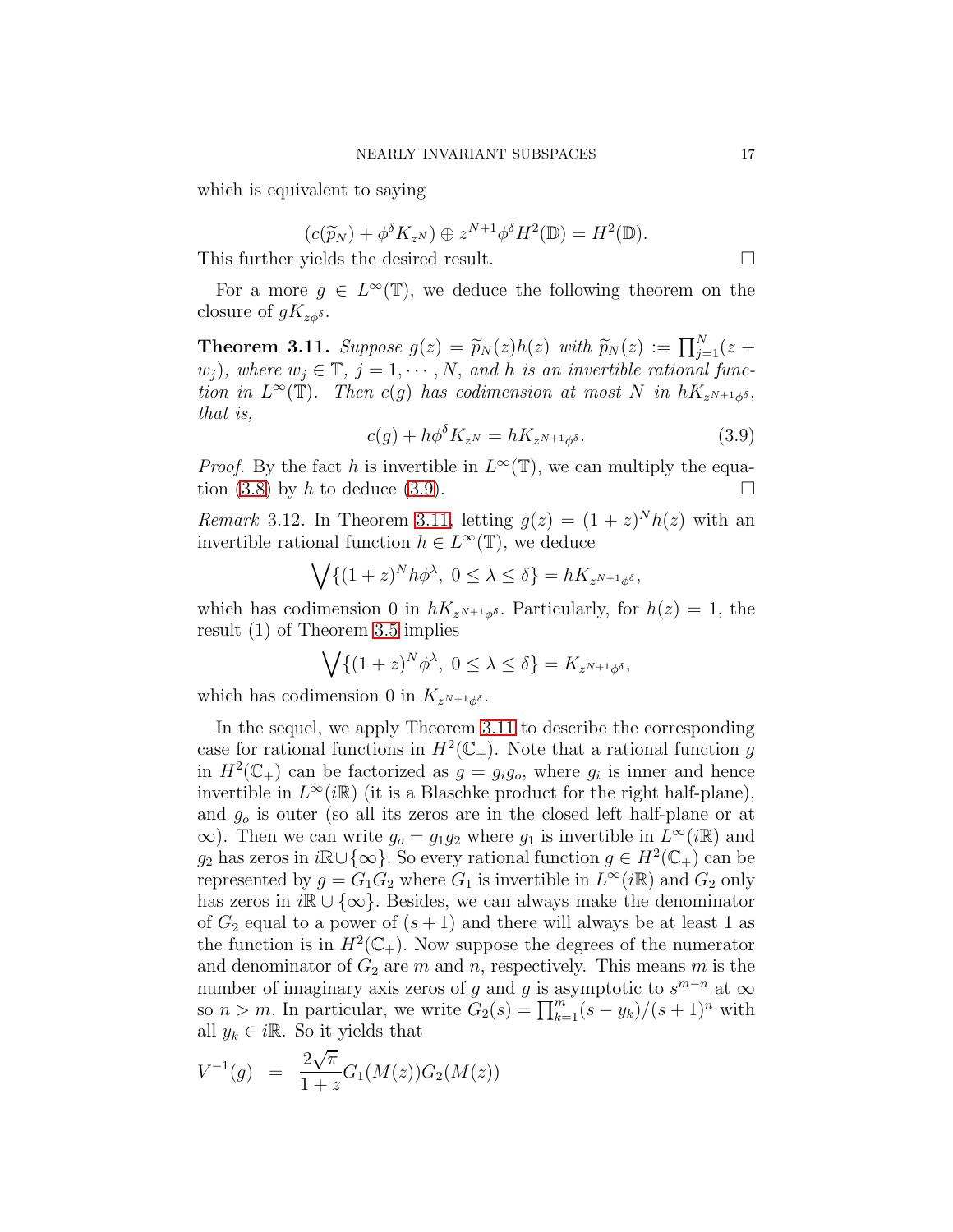$$
= \sqrt{\pi}G_1 \left(\frac{1-z}{1+z}\right) \prod_{k=1}^m \left(\frac{1-z}{1+z} - y_k\right) \left(\frac{1+z}{2}\right)^{n-1}
$$
  
=  $2^{1-n} \sqrt{\pi}G_1 \left(\frac{1-z}{1+z}\right) \prod_{k=1}^m (1 - y_k - z(1+y_k)) (1+z)^{n-m-1},$ 

with  $G_1\left(\frac{1-z}{1+z}\right)$  $\frac{1-z}{1+z}$  is rational and invertible in  $L^{\infty}(\mathbb{T})$  and the polynomial

$$
\prod_{k=1}^{m} (1 - y_k - z(1 + y_k)) (1 + z)^{n-m-1}
$$

has  $n-1$  zeros on  $\mathbb T$ . Combining this with Theorem [3.11,](#page-16-1) we formulate

$$
c(V^{-1}g) + G_1\left(\frac{1-z}{1+z}\right)\phi^{\delta}K_{z^{n-1}} = G_1\left(\frac{1-z}{1+z}\right)K_{z^n\phi^{\delta}}.
$$

And switching into  $H^2(\mathbb{C}_+)$  by the map V in [\(1.3\)](#page-2-2), we obtain the following theorem in  $H^2(\mathbb{C}_+).$ 

**Theorem 3.13.** Let  $g \in H^2(\mathbb{C}_+)$  be rational with m zeros on the imaginary axis and let  $n > m$  such that  $s^{n-m}g(s)$  tends to a finite nonzero limit at  $\infty$ . Then g can be written as  $g = G_1 G_2$ , where  $G_1$  is rational and invertible in  $\bar{L}^{\infty}(i\mathbb{R})$  and  $G_2(s) = \prod_{k=1}^m (s - y_k)/(s + 1)^n$  with all  $y_k \in i\mathbb{R}$ . Then it holds that

$$
\bigvee \{g e^{-\lambda s}, \ 0 \leq \lambda \leq \delta \} + G_1 e^{-\delta s} K_{(\frac{1-s}{1+s})^{n-1}} = G_1 K_{(\frac{1-s}{1+s})^n e^{-\delta s}}.
$$

*Remark* 3.14. Letting  $g(s) = G_1(s)/(1+s)^{n+1}$  in  $H^2(\mathbb{C}_+)$ , with a rational and invertible  $G_1 \in L^{\infty}(i\mathbb{R})$ , it holds that

$$
\bigvee\{G_1\frac{e^{-\lambda s}}{(1+s)^{n+1}}:\ 0\leq\lambda\leq\delta\}+G_1e^{-\delta s}K_{\left(\frac{1-s}{1+s}\right)^n}=G_1K_{\left(\frac{1-s}{1+s}\right)^{n+1}e^{-\delta s}}.
$$

Particularly, for  $G_1(s) = 1$ , the result (2) of Theorem [3.5](#page-13-0) implies  $\bigvee \{ \frac{e^{-\lambda s}}{(1+s)^{n+1}} : 0 \leq \lambda \leq \delta \}$  has codimension 0 in  $K_{\left(\frac{1-s}{1+s}\right)^{n+1}e^{-\delta s}}$ .

Remark 3.15. For  $\widetilde{p}_N$  in Proposition [3.10,](#page-15-2) it also follows that

<span id="page-17-0"></span>
$$
c(\widetilde{p}_N) + K_{z^N \phi^\delta} = K_{z^{N+1} \phi^\delta}.
$$
\n(3.10)

Meanwhile, for  $g(s) = \prod_{k=1}^{m} (s - y_k)/(s+1)^n \in H^2(\mathbb{C}_+)$  with all  $y_k \in i\mathbb{R}$ , the equation [\(3.10\)](#page-17-0) implies that

$$
\overline{\bigvee\{ge^{-\lambda s},\ 0\le\lambda\le\delta\}+K_{(\frac{1-s}{1+s})^{n-1}e^{-\delta s}}}=K_{(\frac{1-s}{1+s})^ne^{-\delta s}}.
$$

*Proof.* Taking the orthogonal complement of [\(3.8\)](#page-15-1) in  $H^2(\mathbb{D})$ , we obtain

$$
(c(\widetilde{p}_N) + \phi^{\delta} K_{z^N})^{\perp} = (c(\widetilde{p}_N))^{\perp} \bigcap (\phi^{\delta} K_{z^N})^{\perp}
$$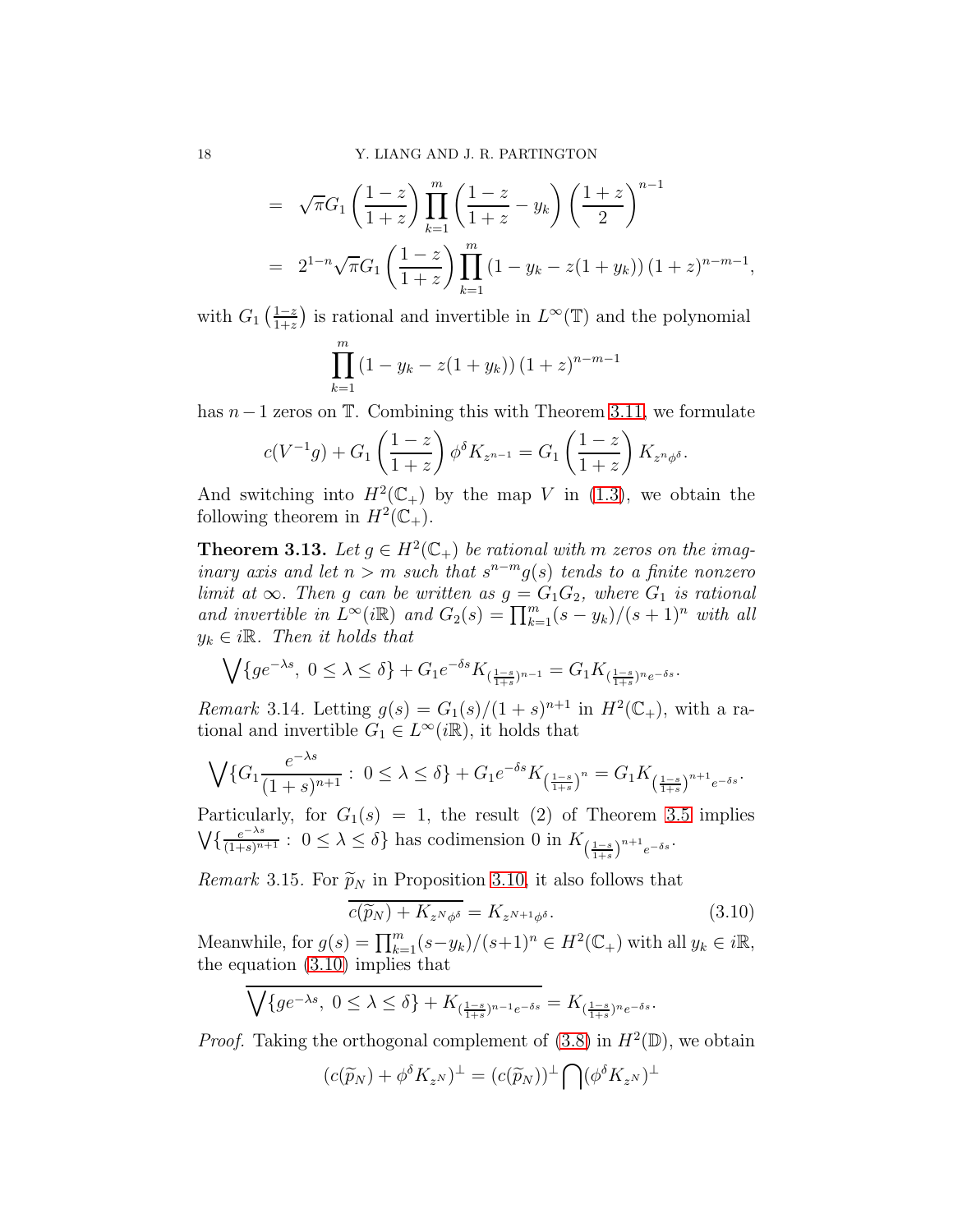$$
= (c(\widetilde{p}_N))^{\perp} \bigcap (z^N \phi^{\delta} H^2 \oplus K_{\phi^{\delta}})
$$
  
=  $z^{N+1} \phi^{\delta} H^2$ .

Here we use [\[4,](#page-18-10) Lemma 2.3] to obtain  $(\phi^{\delta} K_{z^N})^{\perp} = z^N \phi^{\delta} H^2 \oplus K_{\phi^{\delta}}.$ Since  $K_{\phi^{\delta}}$  is orthogonal to  $z^N \phi^{\delta} H^2$  and  $z^N \phi^{\delta} H^2 \supseteq z^{N+1} \phi^{\delta} H^2$ , the above formula implies

$$
(c(\widetilde{p}_N))^{\perp} \bigcap z^N \phi^{\delta} H^2 = z^{N+1} \phi^{\delta} H^2.
$$

Then the desired equation [\(3.10\)](#page-17-0) can be deduced by taking the orthogonal complement of the above display in  $H^2(\mathbb{D})$ . This presents a link between the model spaces  $K_{z^{N+1}\phi^{\delta}}$  and  $K_{z^{N}\phi^{\delta}}$  in this context.  $\Box$ 

Acknowledgments. This work was done while Yuxia Liang was visiting the University of Leeds. She is grateful to the School of Mathematics at the University of Leeds for its warm hospitality. Yuxia Liang is supported by the National Natural Science Foundation of China (Grant No. 11701422).

#### **REFERENCES**

- <span id="page-18-6"></span>[1] M.C. Câmara and J.R. Partington, Near invariance and kernels of Toeplitz operators, Journal d'Analyse Math. 124(2014), 235–260.
- <span id="page-18-7"></span>[2] M.C. Câmara and J.R. Partington, Finite-dimensional Toeplitz kernels and nearly-invariant subspaces, J. Operator Theory, 75(1)(2016), 75–90.
- <span id="page-18-9"></span>[3] M.C. Câmara and J.R. Partington, Toeplitz kernels and model spaces. The diversity and beauty of applied operator theory, 139-153, Oper. Theory Adv. Appl., 268, Birkhäuser/Springer, Cham, 2018.
- <span id="page-18-10"></span>[4] I. Chalendar, E.A. Gallardo-Guti´errez and J.R. Partington, A Beurling theorem for almost-invariant subspaces of the shift operator, J. Operator Theory, 83 (2020), 321-331.
- <span id="page-18-2"></span>[5] I. Chalendar, P. Gorkin and J.R. Partington, Prime and semiprime inner functions, J. London Math. Soc. (2) 88 (2013), 779-800.
- <span id="page-18-1"></span>[6] S.R. Caradus, Universal operators and invariant subspaces, Proc. Amer. Math. Soc. 23(1969), 526-527.
- <span id="page-18-0"></span>[7] Y. Liang and J.R. Partington, Nearly invariant subspaces for operators in Hilbert spaces, Complex Anal. Oper. Theory 15, 5 (2021).
- <span id="page-18-8"></span>[8] P.A. Fuhrmann, Linear systems and operators in Hilbert space, McGraw-Hill, New York, 1981.
- <span id="page-18-3"></span>[9] S. Garcia, J. Mashreghi and W.T. Ross, Introduction to Model Spaces and Their Operators, Cambridge: Cambridge University Press, 2016.
- <span id="page-18-4"></span>[10] E. Hayashi, The kernel of a Toeplitz operator, Integral Equations and Operator Theory, 9(4)(1986), 588–591.
- <span id="page-18-5"></span>[11] D. Hitt, Invariant subspaces of  $\mathcal{H}^2$  of an annulus, Pacific J. Math. 134(1)(1988), 101–120.